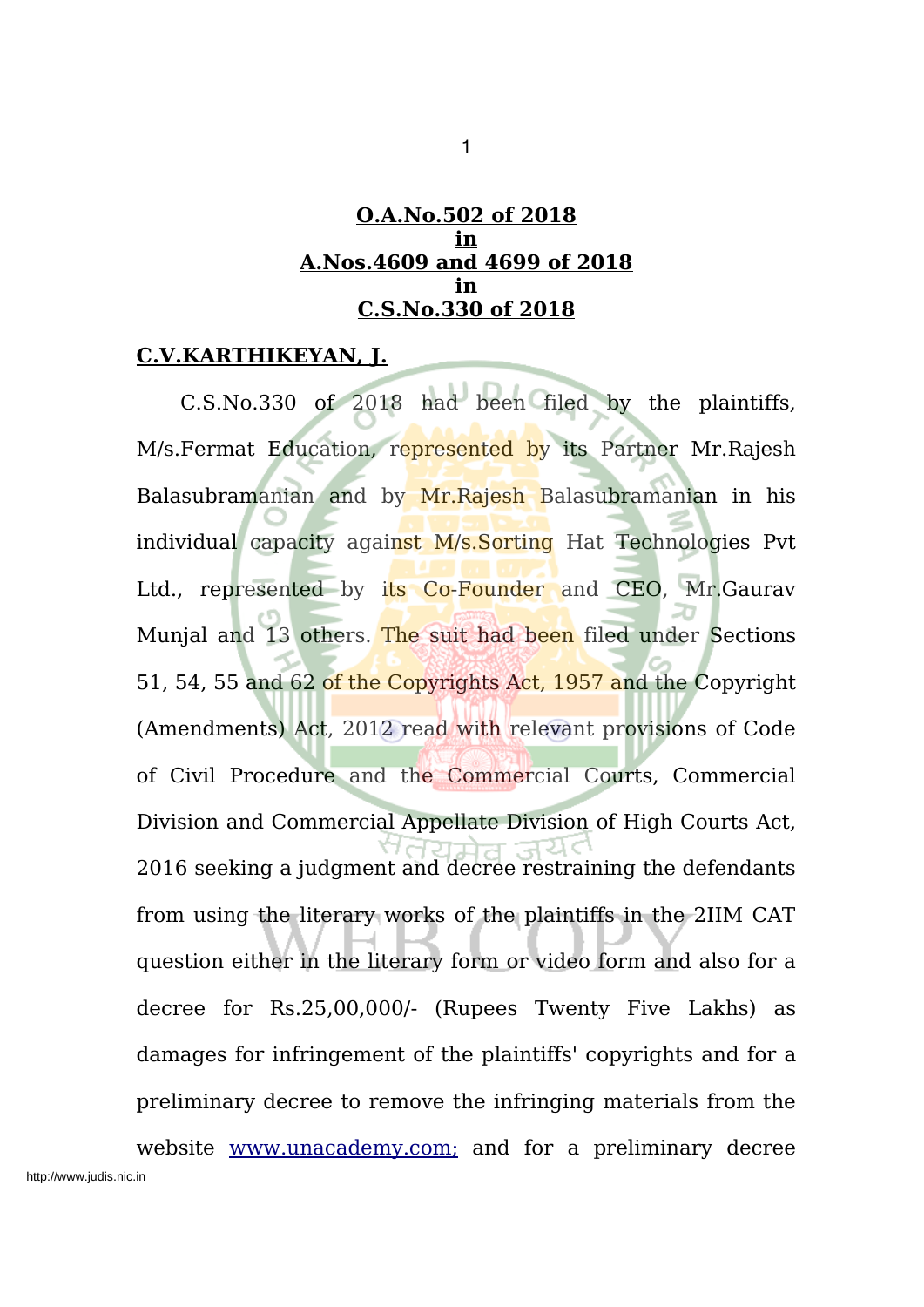directing the first defendant to render accounts of profits earned through such alleged infringement and for cost of the suit.

2.The 13 other defendants, who had been impleaded, are educators, who according to the plaintiffs had copied literary works of the plaintiffs from its CAT question bank. The first defendant is a Company incorporated in India and operated a website, www.unacademy.com. The 2 to 14 defendants are paid educators of the first defendant. They offer course materials, which are uploaded by the first defendant in the web site. The first plaintiff is a registered Partnership Firm. The second plaintiff and his wife are the partners. The first plaintiff is involved in providing coaching to students to train them to face competitive exams. The first plaintiff provides coaching to graduates and school going students by offering two difference courses, namely, 2 IIM-CAT preparation to take CAT (Common Admission Test), to pursue Post Graduation in Management and Piverb, which is a Mathematics online course for school students.

http://www.judis.nic.in 3.The first plaintiff started to give classroom CAT coaching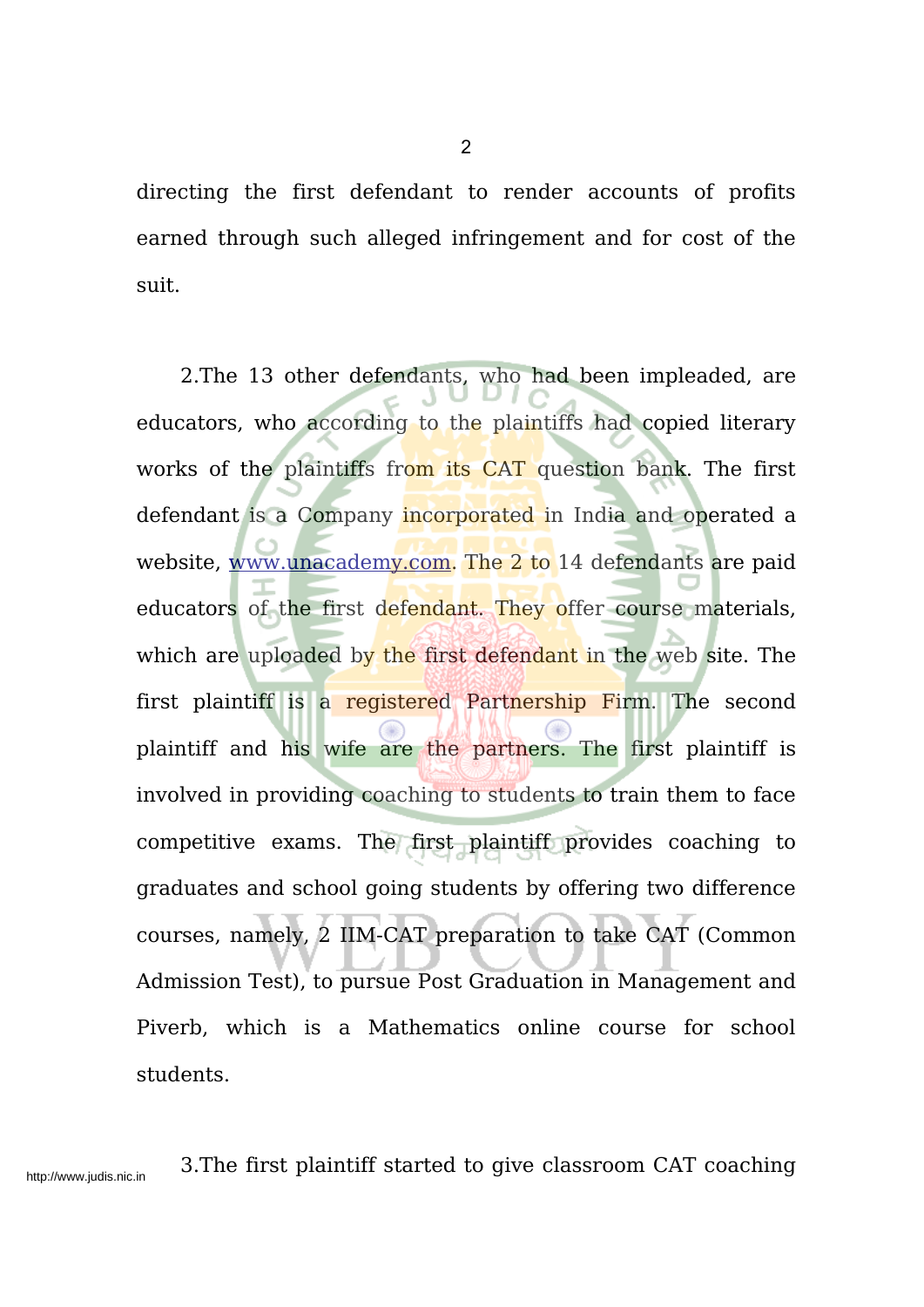in Chennai in 2014. It commenced online CAT preparation course in 2016. It evolved into an E-learning platform. The second plaintiff is the Founder-Director of the first plaintiff. The course materials are exclusively created by the second plaintiff. He is well qualified for the same. More than 5000 students have benefited from the courses. There are three coaching centres. The second plaintiff had created the contents for the online courses including practice exams, study materials and online mock test. They also train the teachers. The second plaintiff handles at least 50% of all topics for all the batches. He is the only person, who teach Geometry and Number Theory. In the plaint, achievements of the second plaintiff had been given in detail.

4.It had been stated to that the course materials offered by the plaintiffs consists of CAT question bank and solution to all questions in a very simple and easy to understand manner. They also offer 20% of course materials free on their website for the benefit of the students. Free access of study materials had also been facilitated. The plaintiffs are service oriented. The free contents of the question bank has 600 plus free question with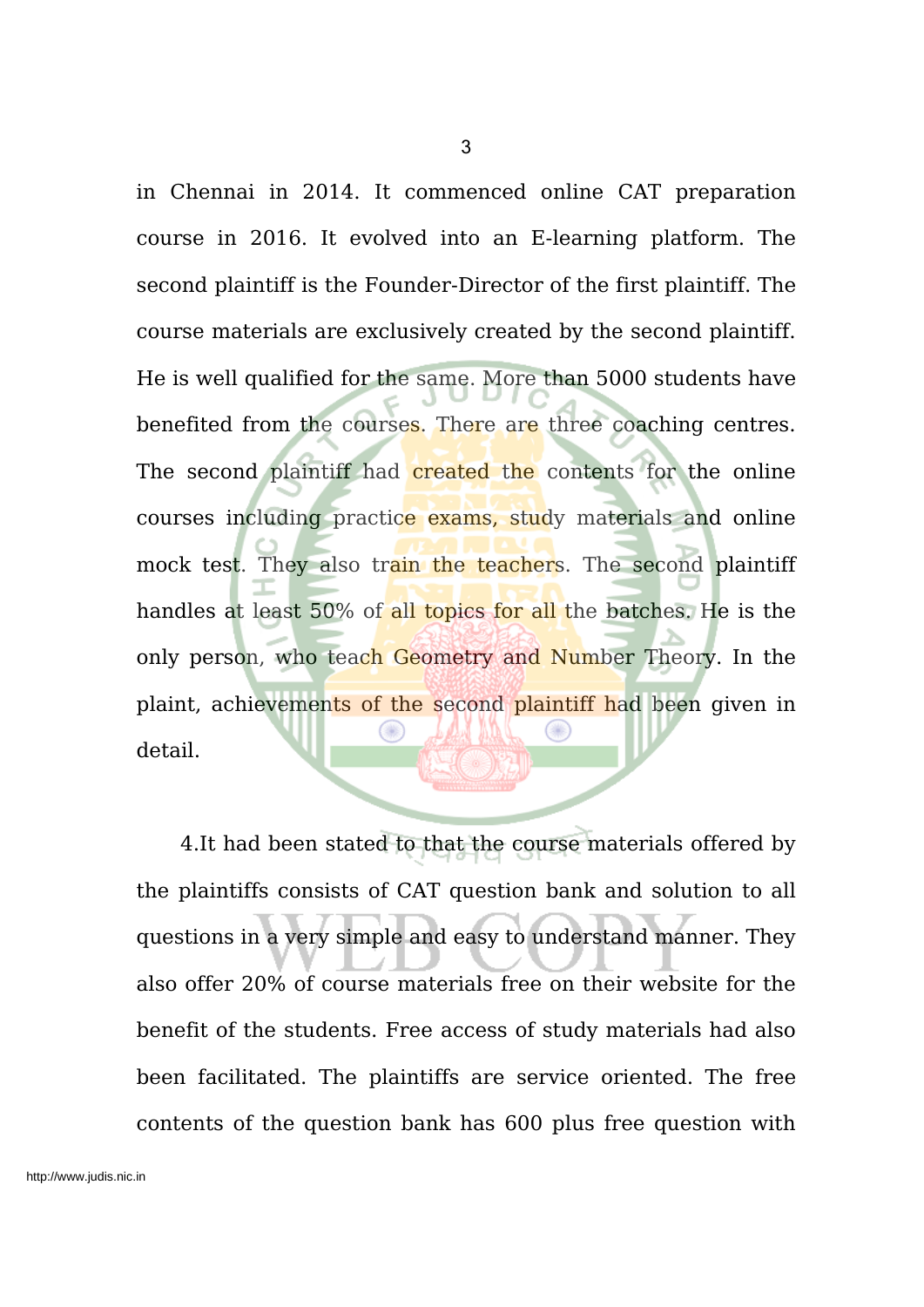detailed solutions. The standard is also very high. They produced materials in printed form and also in Audio-Video visual form. The materials are easy to understand. The materials are not featured in any other course materials. The plaintiffs are vigilant in protecting their intellectual property rights.

5.It had been stated in the plaint that in February'2018, it had come to the knowledge of the plaintiffs that more than 200 questions / videos containing questions of the plaintiffs were uploaded in the website www.unacademy.com, of the first defendant. The first defendant had been provided with course materials by the 2 to 14 defendants. The plaintiffs brought to the knowledge of the first defendant the infringing nature of the content in their website. It had been stated in the plaint that the first defendant had stated that they upload the materials only after verifying the accuracy. However, the plaintiffs stated that the course materials in the website of the first defendant are exact copied versions of questions of the plaintiffs. They have reproduced the videos created by the plaintiffs. They have converted the questions as video presentation without any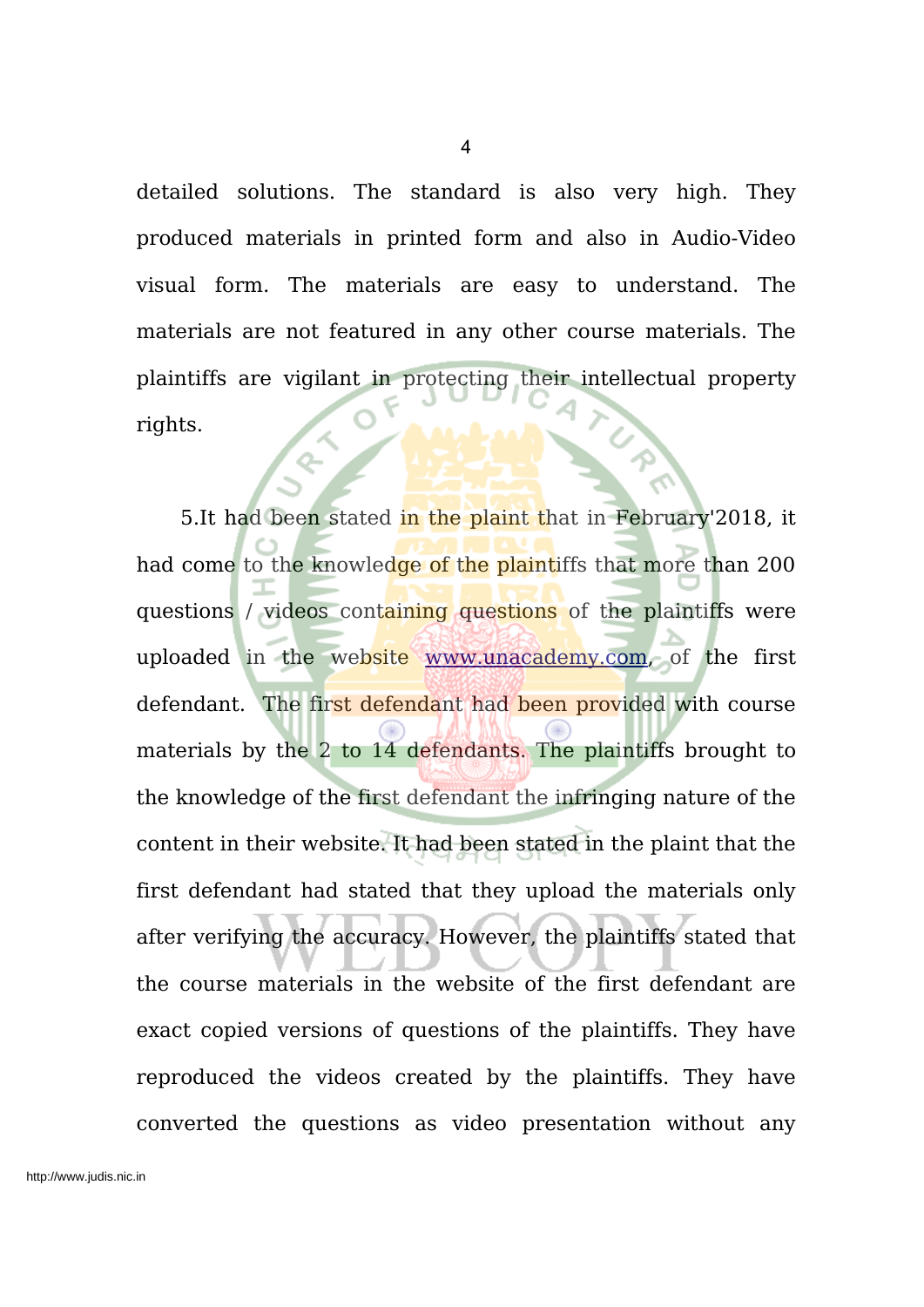addition. It had, therefore, been stated that the materials in the website of the first defendant, www.unacademy.com, contains infringing materials. Moreover, they were also passing off of the materials as theirs, though it had actually been prepared by the OF JUDICAT plaintiffs.

5

6.The first defendant on receiving complaint from the plaintiffs had admitted infringement. They had also banned some of the educators. However, the 2 to 14 defendants continued to infringe the materials of the plaintiffs. Even though the first defendant admitted the infringement, they have not removed the materials. According to the plaintiffs, the first defendant should have changed the contents of their course materials. Instead of deleting the materials, the first defendant made defamatory comments about the second plaintiff. The first defendant offered the second plaintiff a sum of Rs.5,00,000/- (Rupees Five Lakhs) to settle the issue. The email correspondences in this regard had been extracted in the plaint. The plaintiffs had therefore, instituted the present suit for injunction and for damages and other reliefs.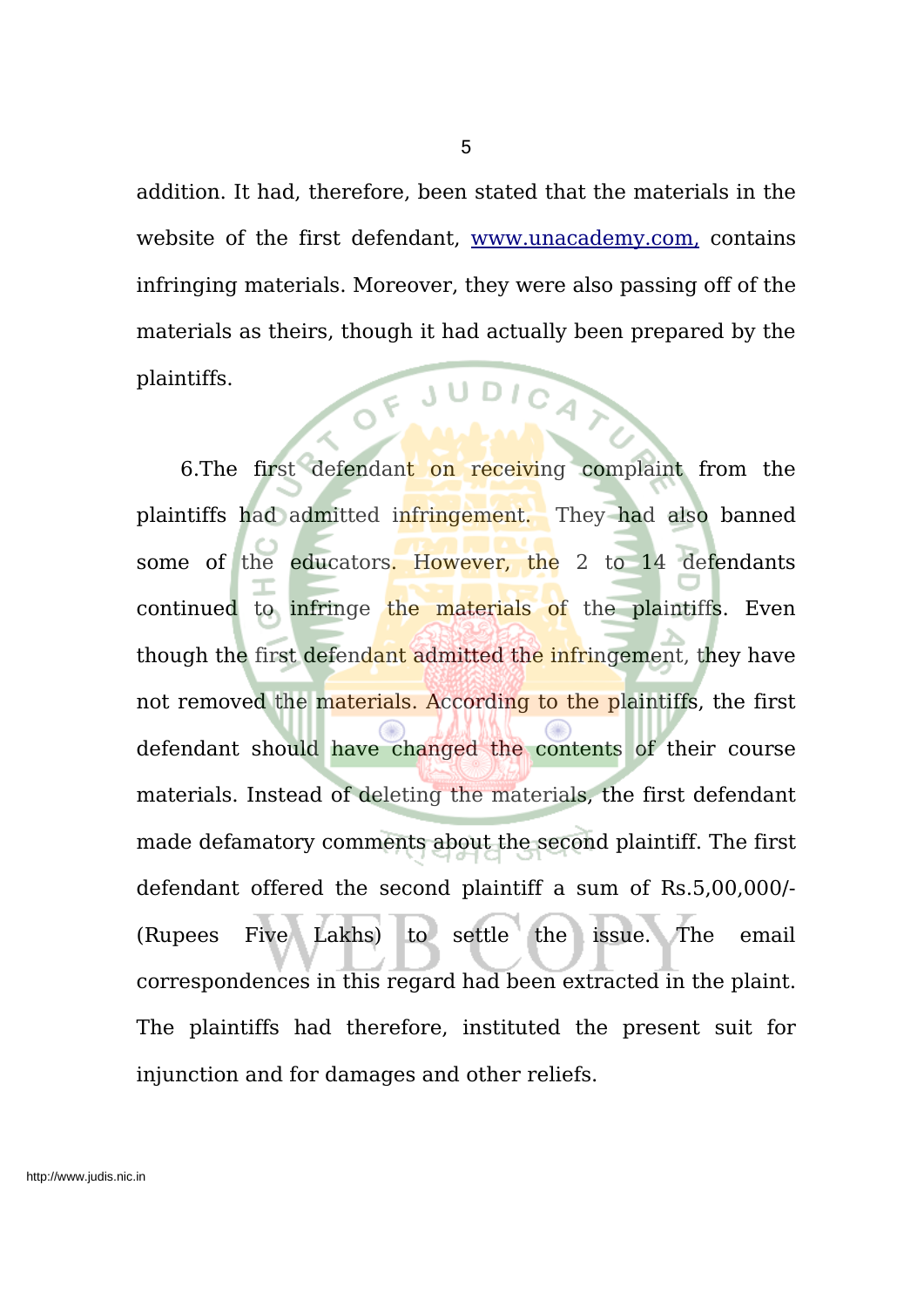7.Along with the plaint, the plaintiffs also filed O.A.No.502 of 2018 seeking order of interim injunction restraining the defendants from using the literary works of the plaintiffs in 2IIM-CAT questions in literary form or in video form amounting to infringement of the plaintiffs' copyrights over 2IIM-CAT questions and video presentation. This application came to be considered by this Court on 17.05.2018. The first defendant had also entered appearance as caveator. After hearing both sides, the following order was passed:

"5.Upon consideration of the materials, I am satisfied that a prima facie case has been made out for grant of interim injunction. Accordingly, there shall be an order of interim injunction as prayed for till 14.06.2018. Order 39 Rule 3(a) CPC to be complied with.

еñ

# सतयमेव जयतै

6.Notice to the respondents 2 to 14 returnable by 14.06.2018. Private notice is also permitted. List on 14.06.2018."

8.Subsequently, the injunction has also been extended and is force as on date.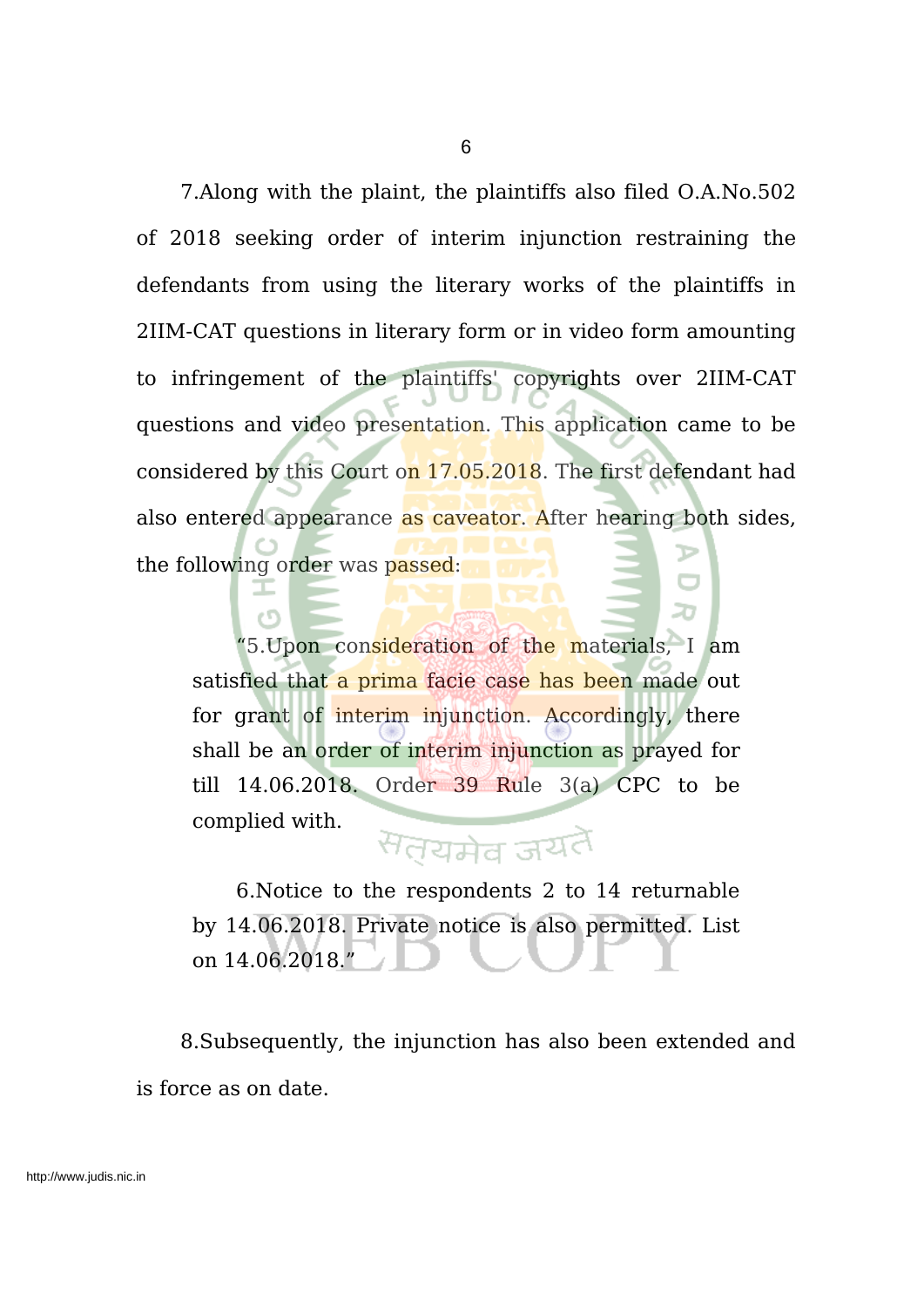9. The 14<sup>th</sup> defendant, Deepak Misra, filed in A.No. 4609 of 2018 to set aside the interim order dated 17.05.2018. In the affidavit filed in support of the application, the  $14<sup>th</sup>$  defendant stated that he is a degree holder in B.E (Civil) and had also done his MBA. He is associated with a private University as a tutor. His qualification had also been given in the affidavit. He stated that he taught students about the concept of aptitude through lecture videos. He is stated that he did not know the plaintiffs and had never interacted with them. He further stated that the plaintiffs claimed that they uploaded coaching sessions for qualifying for CAT examinations and for admission to MBA courses. However, his lecturers were for persons aspiring to qualify in SSC exams and Bank PO examinations. He, therefore, stated that the target students / courses by the plaintiffs and by him are entirely different. He had further stated that the plaintiffs did not have any cause of action against him. Under these circumstances, he stated that the interim order must be vacated.

10. The 1<sup>st</sup> defendant, M/s. Sorting Hat Technologies Pvt Ltd,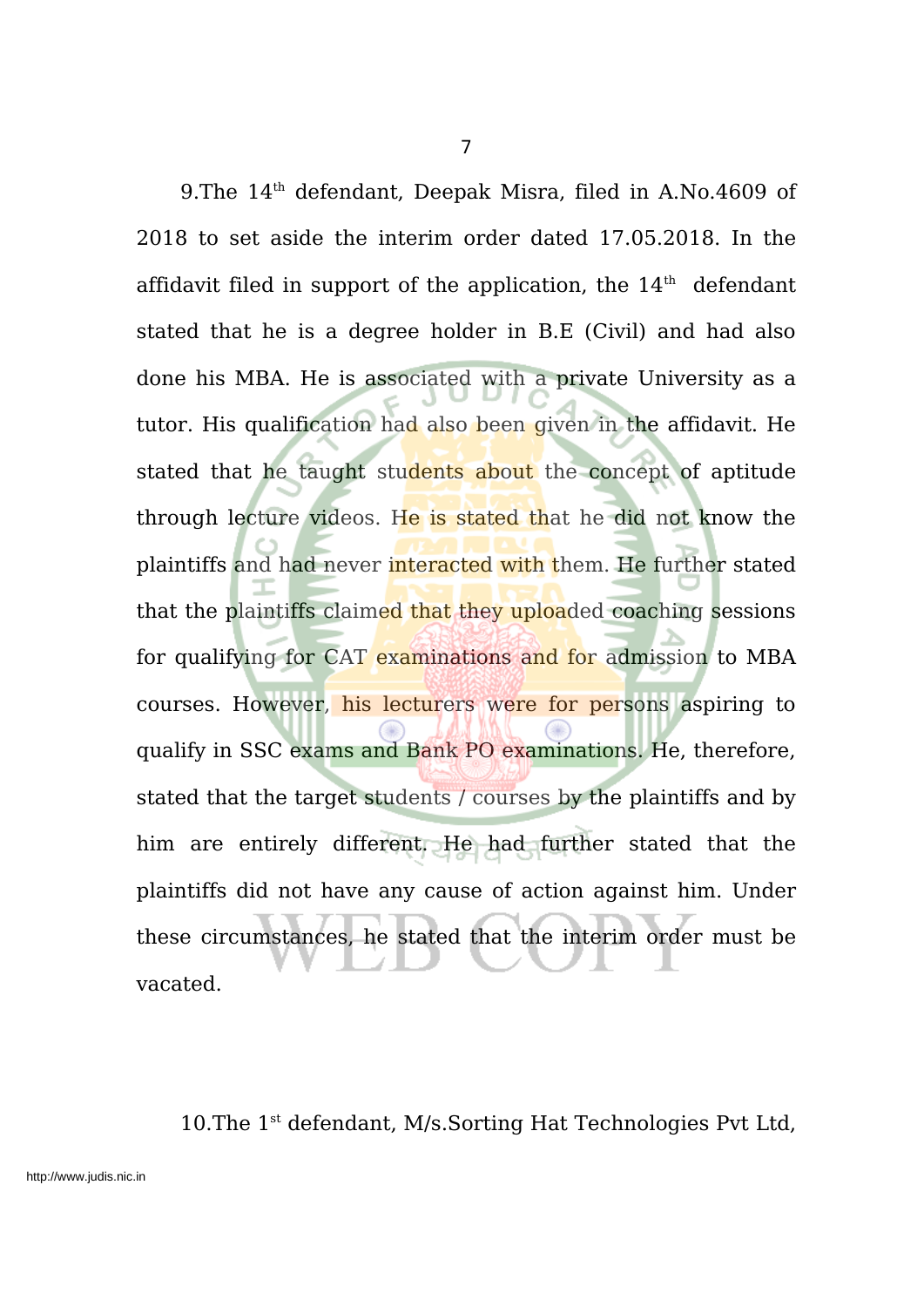filed an application in A.No.4699 of 2018 to vacate / set aside the interim order dated 17.05.2018. In the affidavit filed in support of the application, the authorised signatory of the first defendant stated that the first defendant is operating an online education platform under the name of "Unacademy". They have collaboration with independent tutors. They upload online tutorial videos. It had been stated that in a span of six months, over 3 lakhs students have benefited from over 2,400 online lessons. They also have their own website, http://unacadomey.com. They stated that 95% of the material is available for free access. They also have terms and conditions for uploading materials in the website. It had been stated that they are protected under Section 52(1)(i) of the Copyrights Act, 1957. They have also stated that fair use is protected under the said provisions. It had been further stated that the plaintiffs must prove that they have copyright over the contents claimed by them. It had been stated that the first defendant is an intermediary as defined under Section 2(1)(w) of the Information Technology Act, 2000. They are exempted from liability or any third party complaint under Section 79 of the Act. It had been stated that the plaintiffs cannot be granted any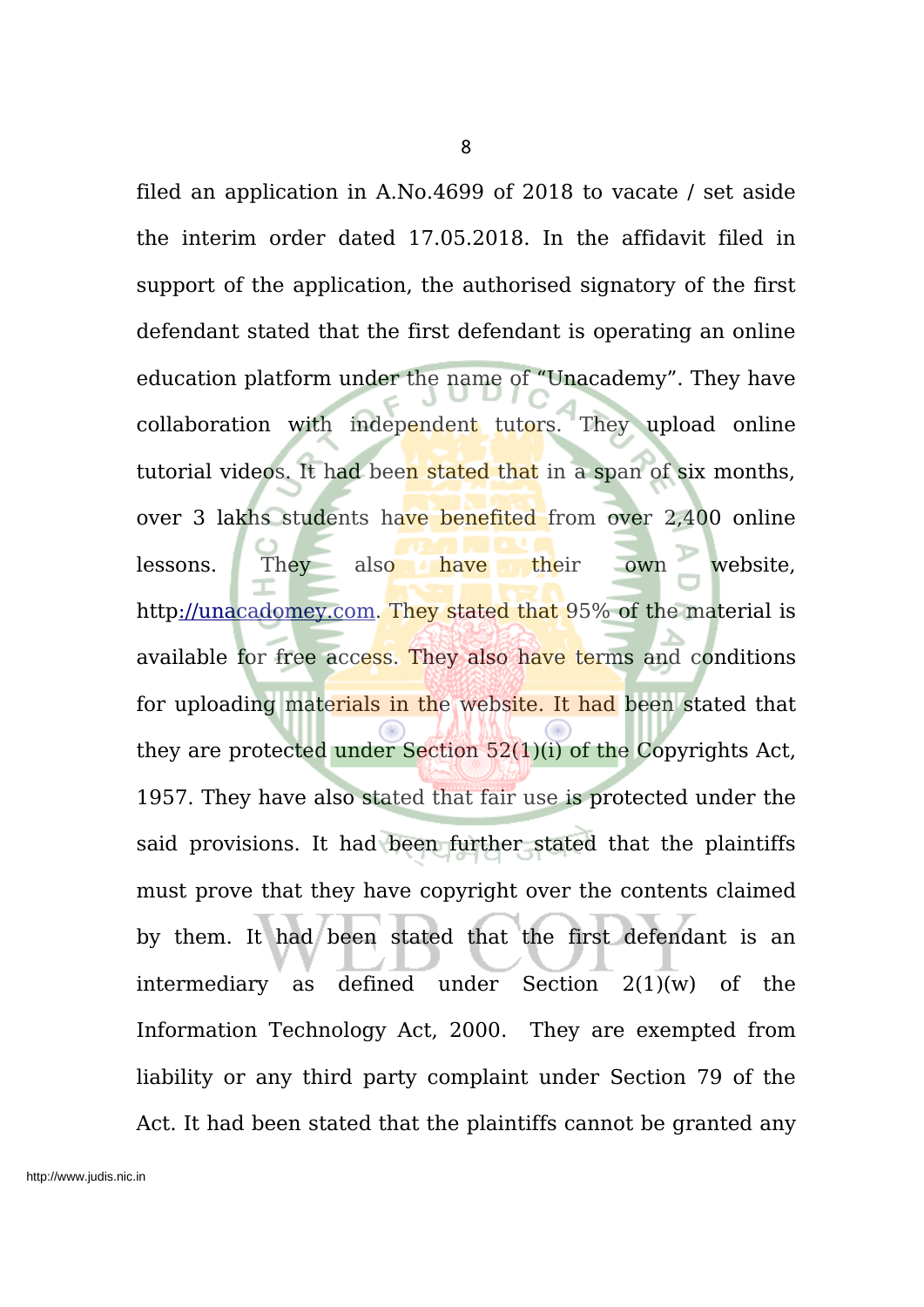order of injunction and it had been stated that the interim order must be vacated.

11.The plaintiffs had filed their counter to both the applications. In the counter for A.No.4609 of 2018, it had been stated that the 14<sup>th</sup> defendant had contributed the contents containing copyrights works of the plaintiffs. The plaintiffs had also filed documents along with plaint to substantiate the allegation of infringement. The 14<sup>th</sup> defendant had admitted that he had uploaded materials and videos in the website of the first defendant. He is a necessary party to the proceedings. The mathematical questions, which had been prepared by the plaintiffs are unique. The 14<sup>th</sup> defendant had infringed upon the materials of the plaintiffs. It had been stated that no substantial ground has been urged to vacate the order of injunction.

12.In the counter affidavit filed for A.No.4699 of 2018, it had been stated that the contents uploaded by the first defendant contained infringing materials. It was denied that the first defendant is exempted for charge of infringement and are protected under Section 52(1)(i) of the Copyrights Act, 1957. It

9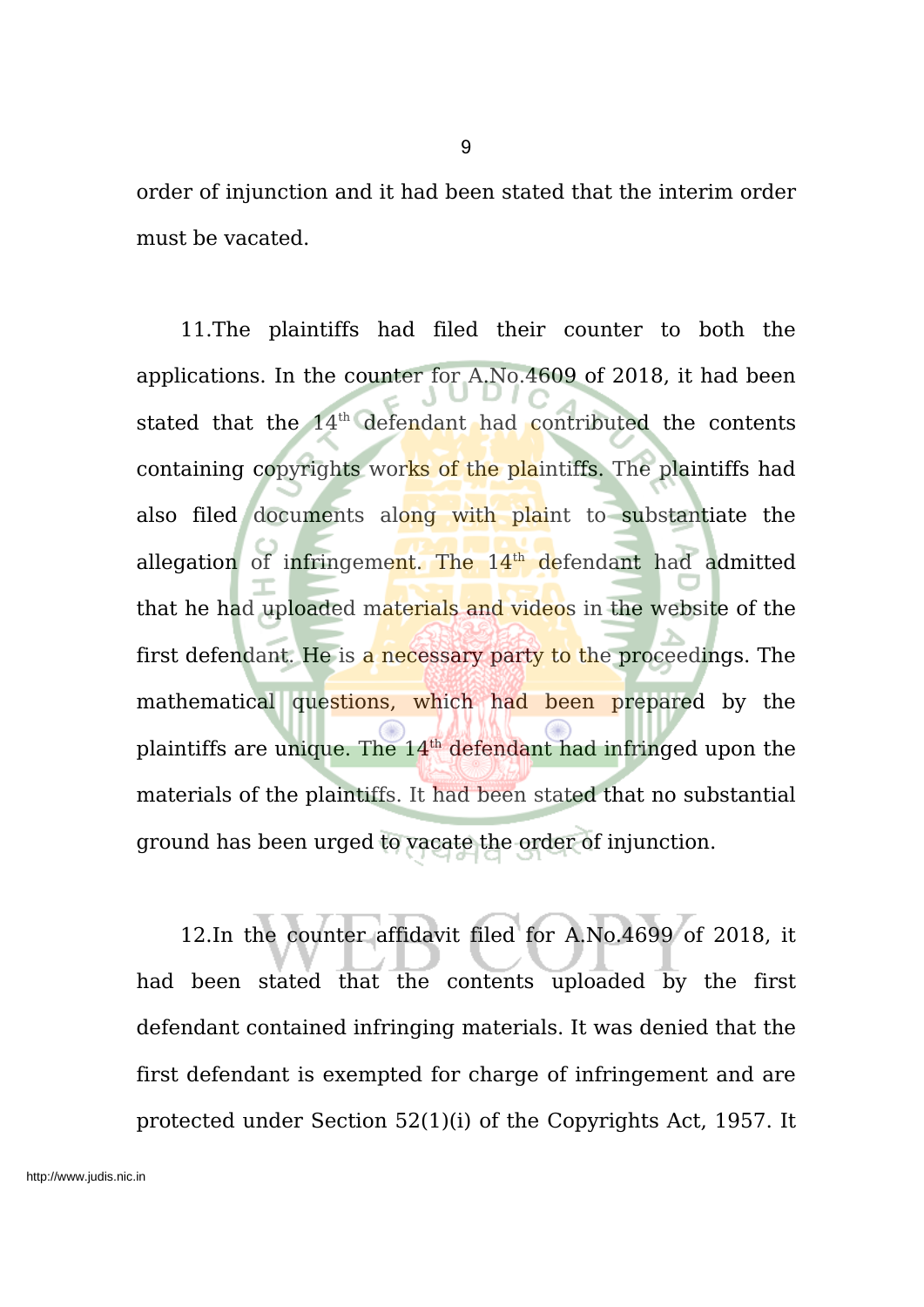was stated that the proprietary rights of the materials vested with the plaintiffs. It had been further stated that the first defendant had admitted infringement. It had also been stated that the first defendant was not an intermediary as defined under Section 2(1)(w) of the Information Technology Act, 2000. It had been stated that the interim order of injunction must be made absolute.

13.Along with the plaint, the plaintiffs have filed documents including the email correspondences between the second plaintiff and the first defendant, and also screen shots to prove that the defendants have copied the course materials of the plaintiffs in literary form and video form. They have also, subsequently, filed the terms and conditions of the website of the first defendant. The first defendant also filed their terms and conditions of the website, www.unacademy.com and also the terms and conditions of the website of the plaintiffs, www.2iim.com. They have also filed the true copy of the plaint filed in O.S.No.3811 of 2018, which is pending before the Principal City Civil Court at Bengaluru.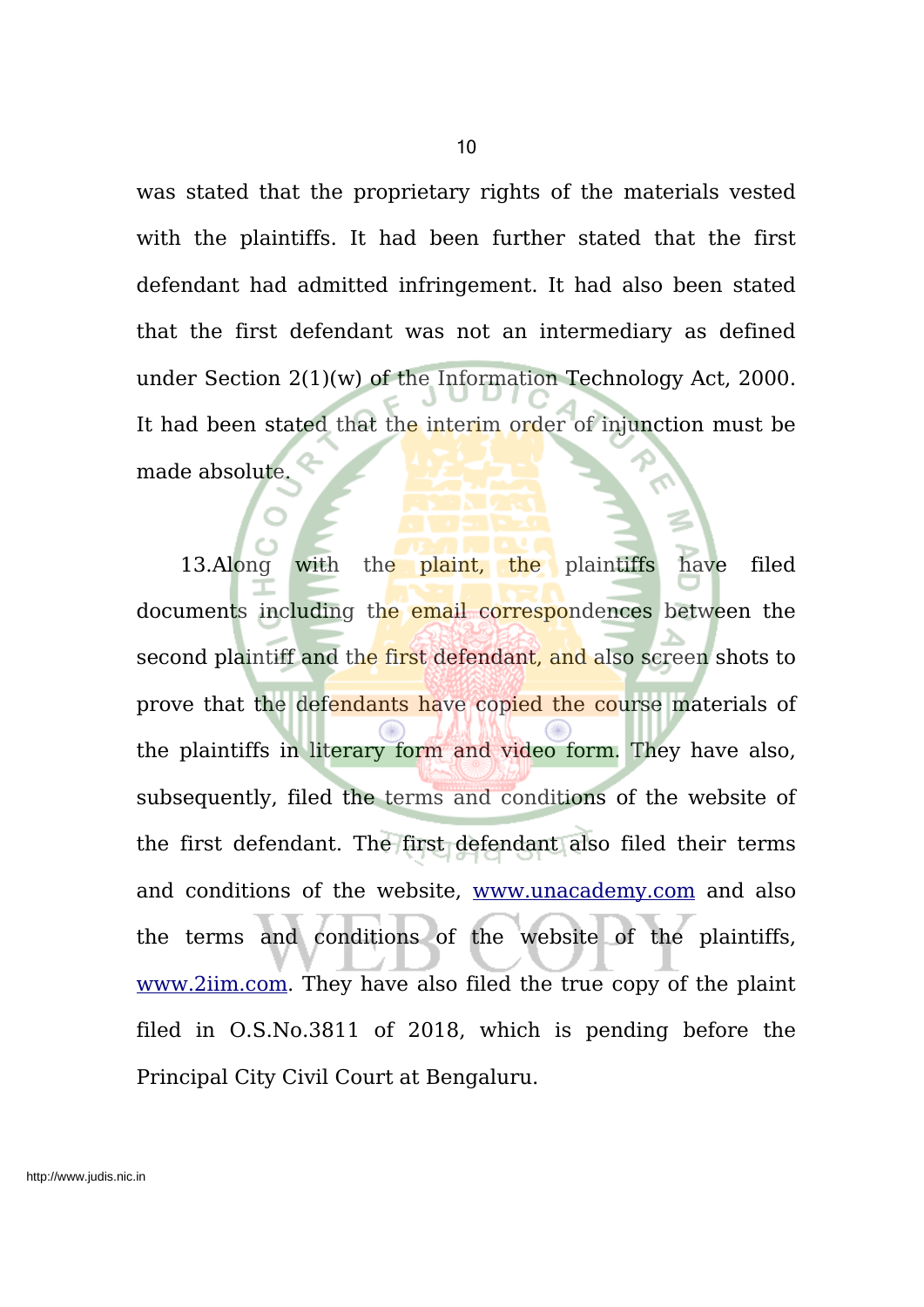14.Heard arguments advanced by Ms.S.Suba Shiny, learned Counsel for the plaintiffs and applicants in O.A.No.502 of 2018 and Mr.Yashod Vardhan, learned Senior Counsel for Mr.Bharadwajaramasubramaniam, the learned Counsel for the  $1^{\rm st}$ defendant and applicant in A.No.4699 of 2018 and Mr.Diwaagar, learned Counsel for the 14th defendant and applicant in A.No.4609 of 2018.

15.The plaintiff, M/s.Fermet Education and Rajesh Balasubramanian, partner of the M/s. Fermet Education have filed the suit seeking an order of permanent injunction restraining the defendants, M/s.Sorting Hat Technologies Pvt., Ltd., represented by its Co-Founder and CEO, Mr.Gaurav Munjal and 13 others, from infringing or using the literary works of the plaintiff in the 2IIM-CAT question either in literary form or video form. The plaintiffs have also sought consequential reliefs of damages and decree to remove the infringement materials and decree to render accounts of profits earned and for costs of the suit. The first defendant provides an online platform for uploading study materials in literary and video for and the 2 $^{\rm{nd}}$  and 14 $^{\rm{th}}$  defendants have taken advantage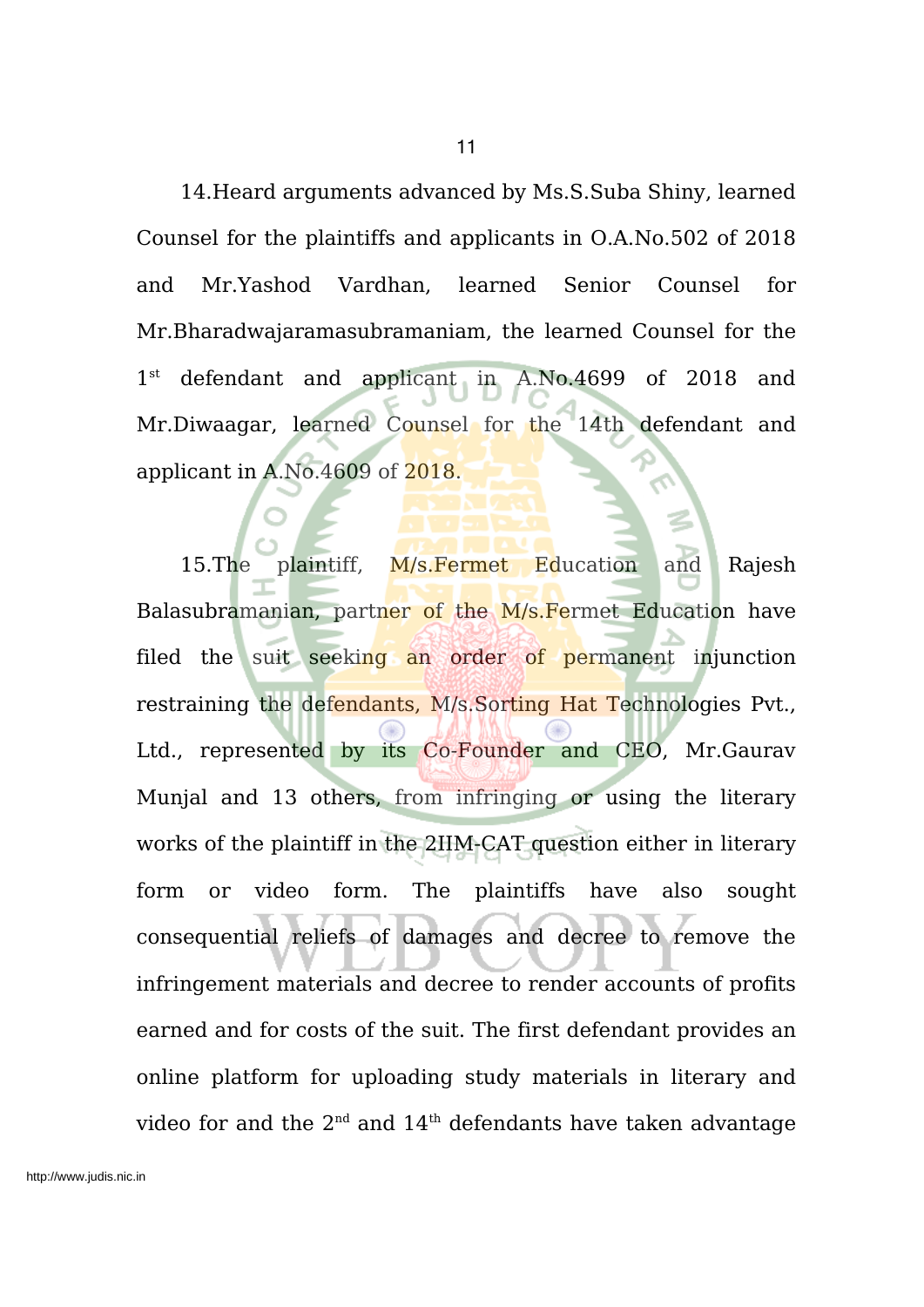of that space and have uploaded their coaching materials. The plaintiffs claim that these coaching materials infringed their own materials, which they have uploaded in their website.

16.The second plaintiff and his wife Tmt.Ranjeetha Shivakumar are the partners of the first plaintiff. The first plaintiff originally provided coaching for students through class room sessions and later diversified into an e-learning platform. The specialise in coaching the students who take Common Admission Test-CAT to secure admission in management courses. The second plaintiff claims to be the author of the contents of the course materials. He has claimed experience in teaching. He started conducting class room coaching and at later expanded by providing an e-learning platform through webstie. According to the plaintiffs, more than 5,000 students have benefited from the courses provided by the first plaintiff.

17.The first defendant, M/s.Sorting Hat Technologies Pvt Ltd., started an online based platform under the name of "unacademy", collaborating with individual teachers, who published online their tutorial videos in the website of the first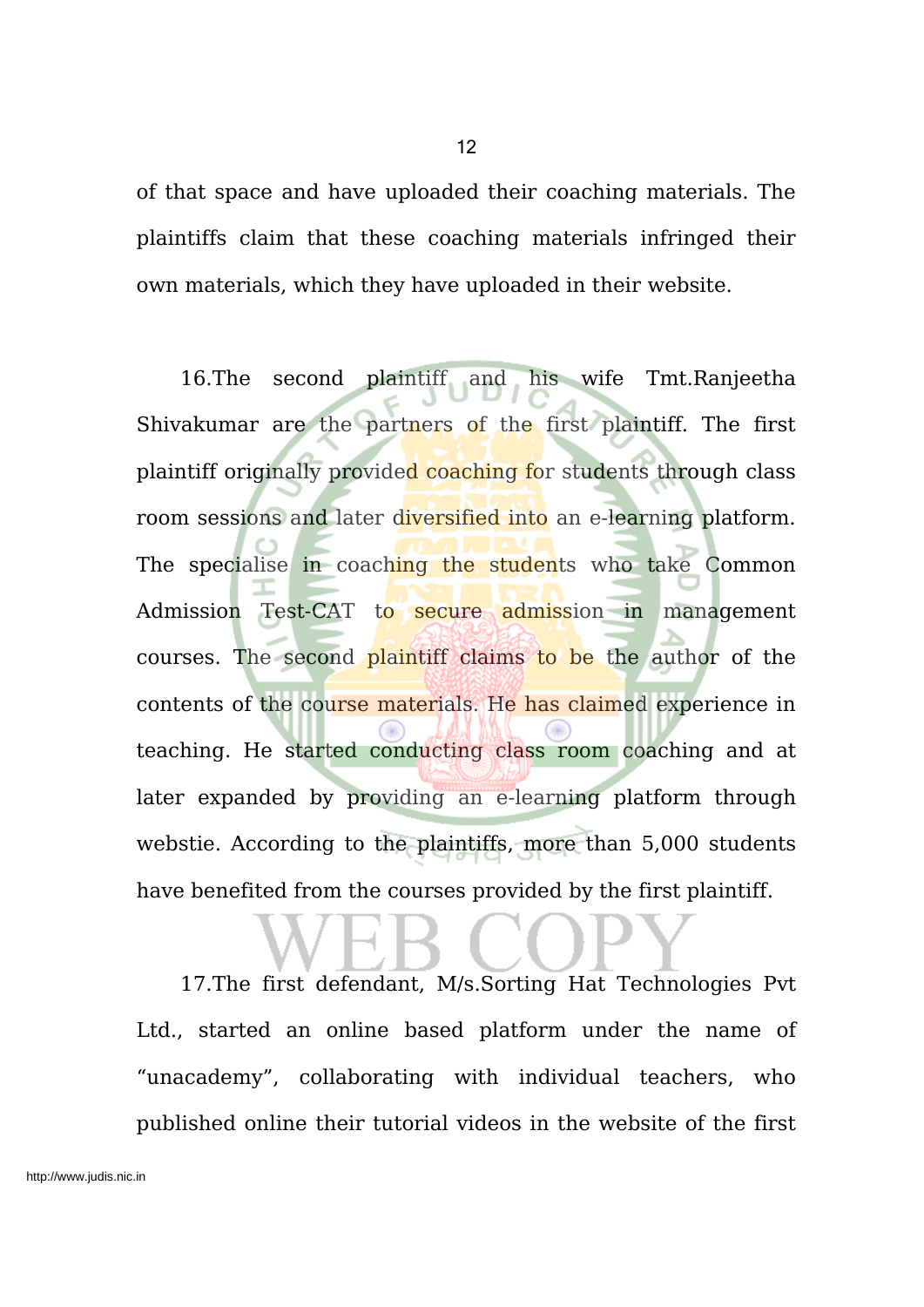defendant, namely, http://unacadomey.com They also used video sharing service provider, such as Youtube to make available the contents generated by their educators. It is claimed by the first defendant that about 95% of the contents are available for free access. The first defendant claims that it is an intermediary as defined under Section  $2(1)(w)$  of the Information Technology Act, 2000. Section  $2(1)(w)$  of the Information Technology Act, 2000, defines the word 'Intermediary' as follows:

"intermediary", with respect to any particular electronic records, means any person who on behalf of another person receives, stores or transmits that record or provides any service with respect to that record and includes telecom service provides, network service providers, internet service providers, web-hosting service providers, search engines, online payment sites, online-auction sites, online market places and cyber cafers"

18.The first defendant have their terms and conditions, which bind to the educators who contribute user contents. It also binds any person who utilises the user contents created by the educators. The 2 to 14 defendants in the suit are the educators, who had provided online materials and which have been uploaded by the first defendant in the website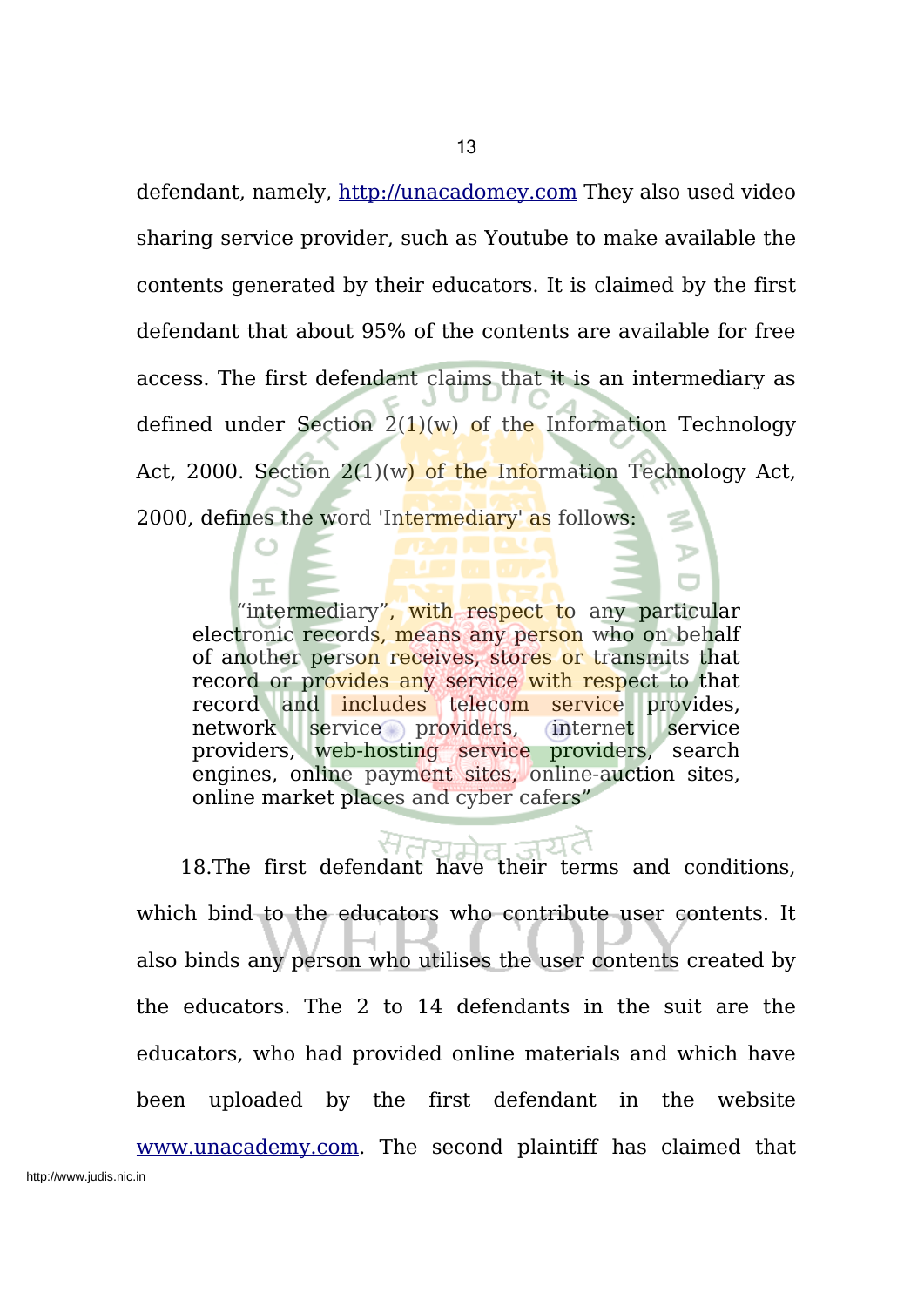these materials have infringed upon his copyright in similar study materials uploaded by him in the website of the first plaintiff. The plaintiffs have complained that the materials provided by the 2 to 14 defendants and uploaded by the first defendant have directly infringed, both in literary form and video form the works of the second plaintiff.

19. Claiming that this infringement has caused much loss to them, the plaintiffs have filed the present suit. They also filed O.A.No.502 of 2018 seeking an order of interim injunction. The First defendant had entered appearance as caveator, However, this Court, on 17.05.2018, had though it fit to grant an interim order of injunction. The first defendant had filed I.A.No.4699 to vacate the interim order of injunction. The primary contention raised by Mr.Yashodvandhan, learned Senior Counsel for the first defendant is that the first defendant as an intermediary as defined under Section 2(1)(w) of the Information Technology Act, 2000, is entitled to consequential protection under Section 79 of the said Act. Section 79 of the Information Technology Act, 2000, reads as follows: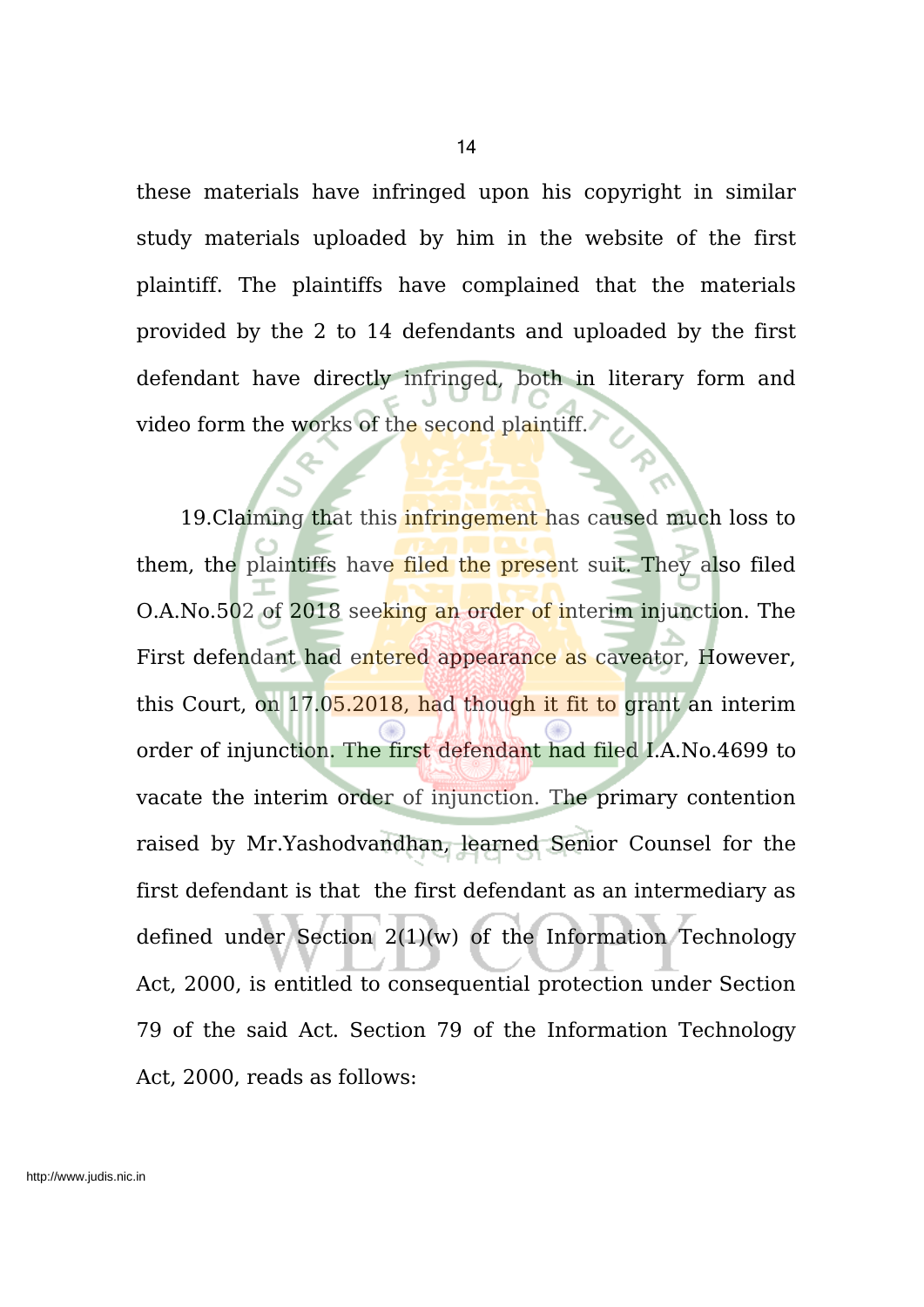*"79. Exemption from liability of intermediary in certain cases. -*

*(1) Notwithstanding anything contained in any law for the time being in force but subject to the provisions of sub-sections (2) and (3), an intermediary shall not be liable for any third party information, data, or communication link made available or hosted by him.*

*(2) The provisions of sub-section (1) shall apply if-*

*(a) the function of the intermediary is limited to providing access to a communication system over which information made available by third parties is transmitted or temporarily stored or hosted; or*

*(b) the intermediary does not-*

*(i) initiate the transmission,*

*(ii) select the receiver of the transmission, and*

*(iii) select or modify the information contained in the transmission;*

*(c) the intermediary observes due diligence while discharging his duties under this Act and also observes such other guidelines as the Central Government may prescribe in this behalf.*

*(3) The provisions of sub-section (1) shall not apply if-*

*(a) the intermediary has conspired or abetted or aided or induced, whether by threats or promise or otherwise in the commission of the unlawful act;*

*(b) upon receiving actual knowledge, or on being notified by the appropriate Government or its agency that any information, data or communication link residing in or connected to a computer resource, controlled by the intermediary is being used to commit the unlawful act, the intermediary fails to expeditiously remove or disable access to that material on that resource without vitiating the evidence in any manner.*

*Explanation. -For the purpose of this section, the expression "third party information" means any information dealt with by an intermediary in his capacity as an intermediary."*

20.In addition to this, the learned Senior Counsel for the first defendant has also claimed protection under Section 52(1)(i) of the Copyrights Act, 1957. Section 52(1)(i) of the Copyrights Act, 1957, reads as follows: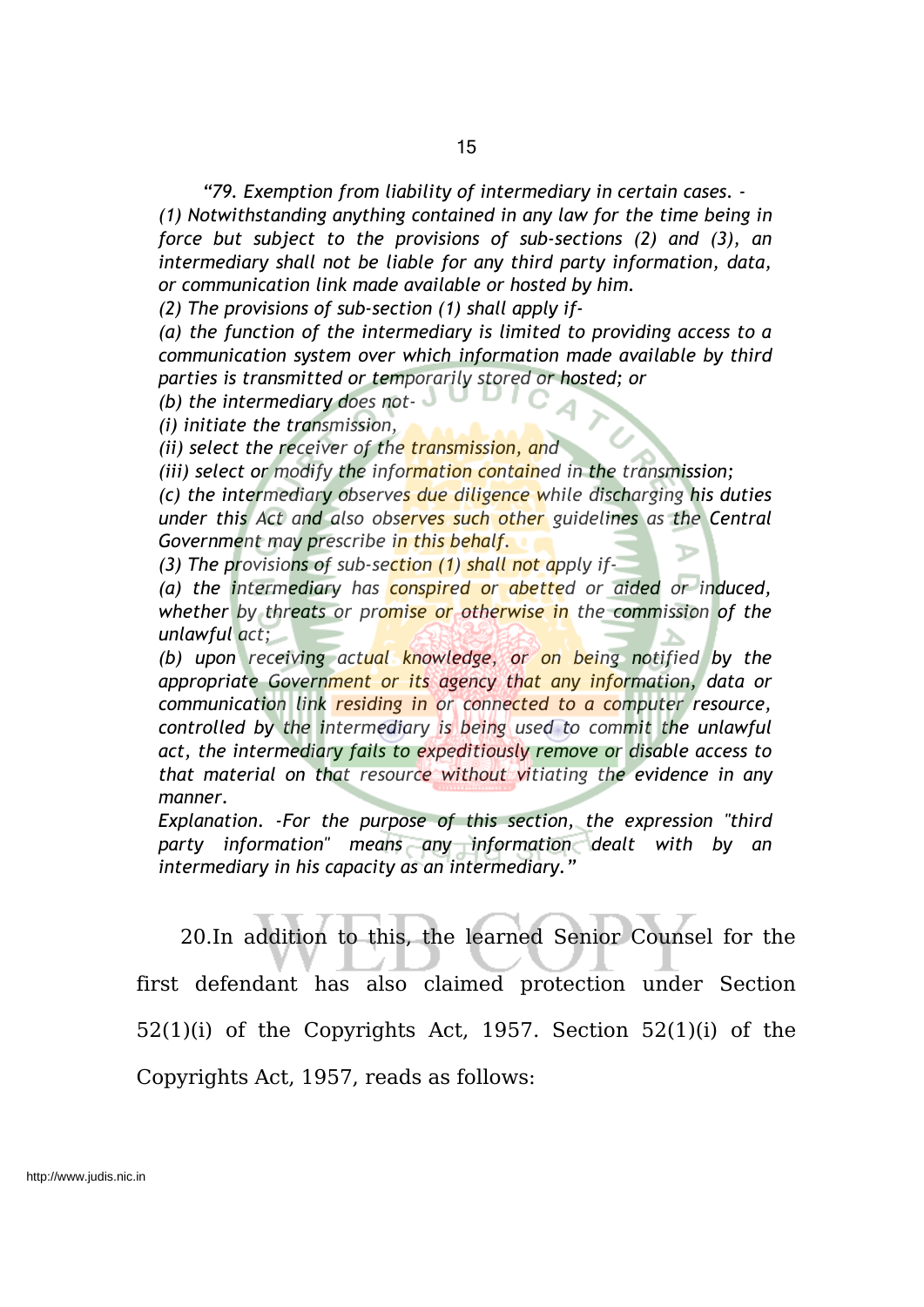*"(i) the production of any work- (i)by a teacher or a pupil in the course of instruction; or (ii)as part of eh questions to be answered in an examination; or*

*(iii)in answers to such questions;*

21.Apart from the above defences taken by the first defendant, in the application, namely, A.No.4609 of 2018, the 14<sup>th</sup> defendant had stated that the 14<sup>th</sup> defendant is an educator providing videos with study materials, which had been uploaded in the first defendant's website only for Staff Selection Commission examination and Bank Probationary Officer Examinations. The materials are not for management courses as provided by the plaintiff. The learned counsel for the 14<sup>th</sup> defendant, Mr.Diwaagar, had further stated that the  $14<sup>th</sup>$ defendant is not aware as to the materials post by the first defendant.

# 22.On the other hand, Ms.S.Suba Shiny, learned Counsel for the petitioners had advanced arguments on the ground that the first defendant is not an intermediary and consequently, cannot claim protection under Section 79 of the Information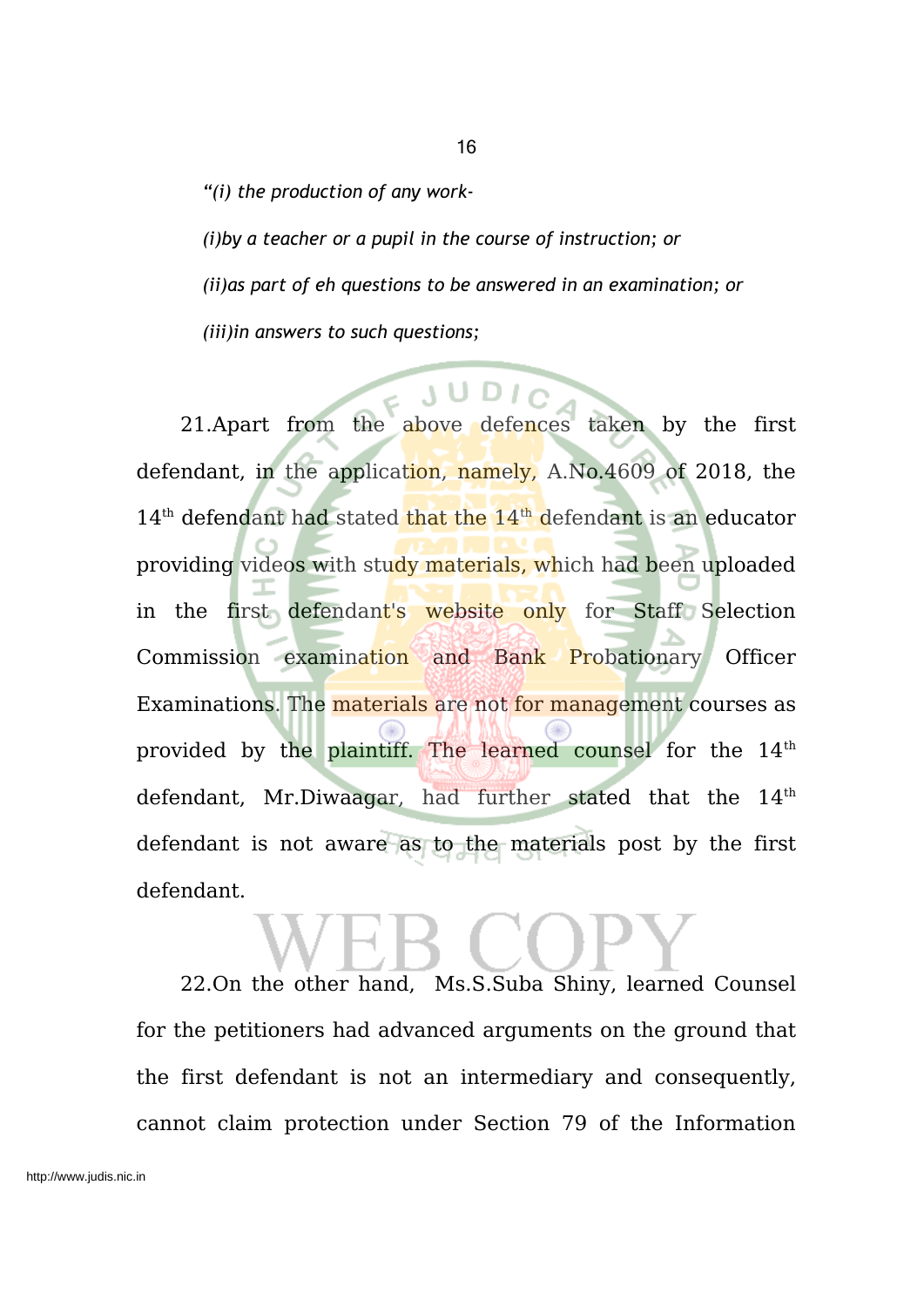Technology Act, 2000. The learned Counsel pointed out that the terms and conditions of the first defendant itself read as a whole would imply that the first defendant cannot be categorised as a intermediary.

23.The terms and conditions of the first defendant had been provided by the both plaintiffs and the first defendant. As stated above, the terms and conditions would apply to educators and to any person, who utilises the user contents. Section  $2(1)(w)$  of the Information Technology Act, 2000 reads as follows:

*"intermediary", with respect to any particular electronic records, means any person who on behalf of another person receives, stores or transmits that record or provides any service with respect to that record and includes telecom service provides, network service providers, internet service providers, web-hosting service providers, search engines, online payment sites, online-auction sites, online market places and cyber cafers"*

24.Services provided by the first defendant are as follows:

*"Services :- The Website and/or App is an online platform that supports and facilitates the online creation of educational vides/or tutorials, by the Users of the Website and/or App ("services").*

*You may create a video, audio clip or tutorial by using our Services. Such content developed through the use of our Services or otherwise submitted to us for uploading on our Website and/or App shall hereinafter be referred to as "User*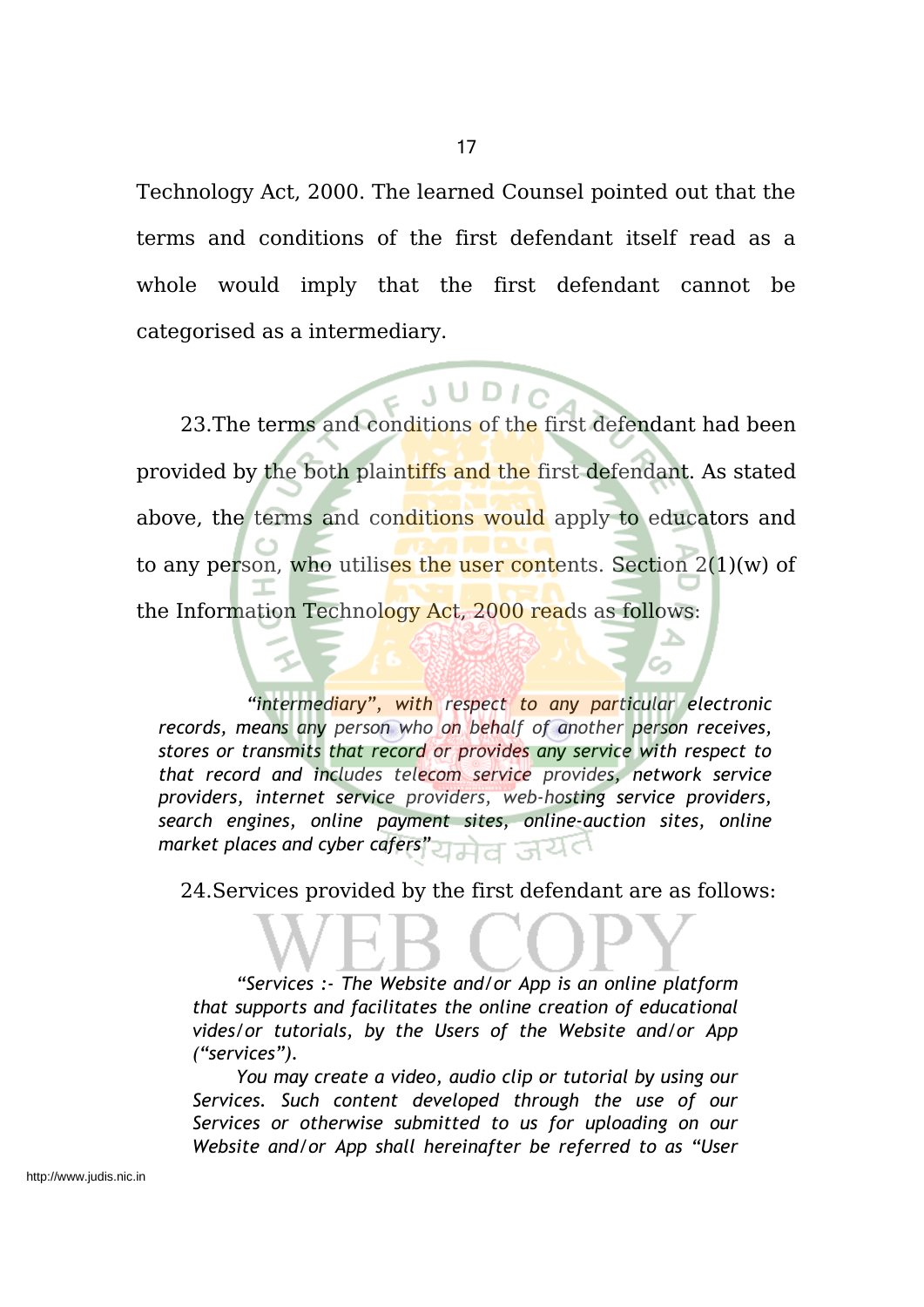### *Content"*

*Subject to compliance with these Terms and use, Unacademy grants You a personal, non-transferable, nonexclusive, limited privilege to use this Website and/or App".*

25.This has been interpreted by the learned Counsel for the plaintiffs, who had pointed out the words "content developed through the use of our Services", and pointed out that contents uploaded are also developed with the help of the first defendant. On the other hand, the learned Senior Counsel for the first defendant relied on the words "or otherwise submitted to us for uploading" and stated that the first defendant only uploads materials. It is the contention of the learned Senior Counsel that the first defendant receives materials and uploads them simpliciter in the website, www.unacademy.com.

26.A further reading of the terms and conditions of the first defendant shows that there is a clause relating to termination / suspension of account and it would apply if:

*"2.You are in breach of any Applicable Law, that is applicable to you"*

27.This has been relied upon by the learned Senior Counsel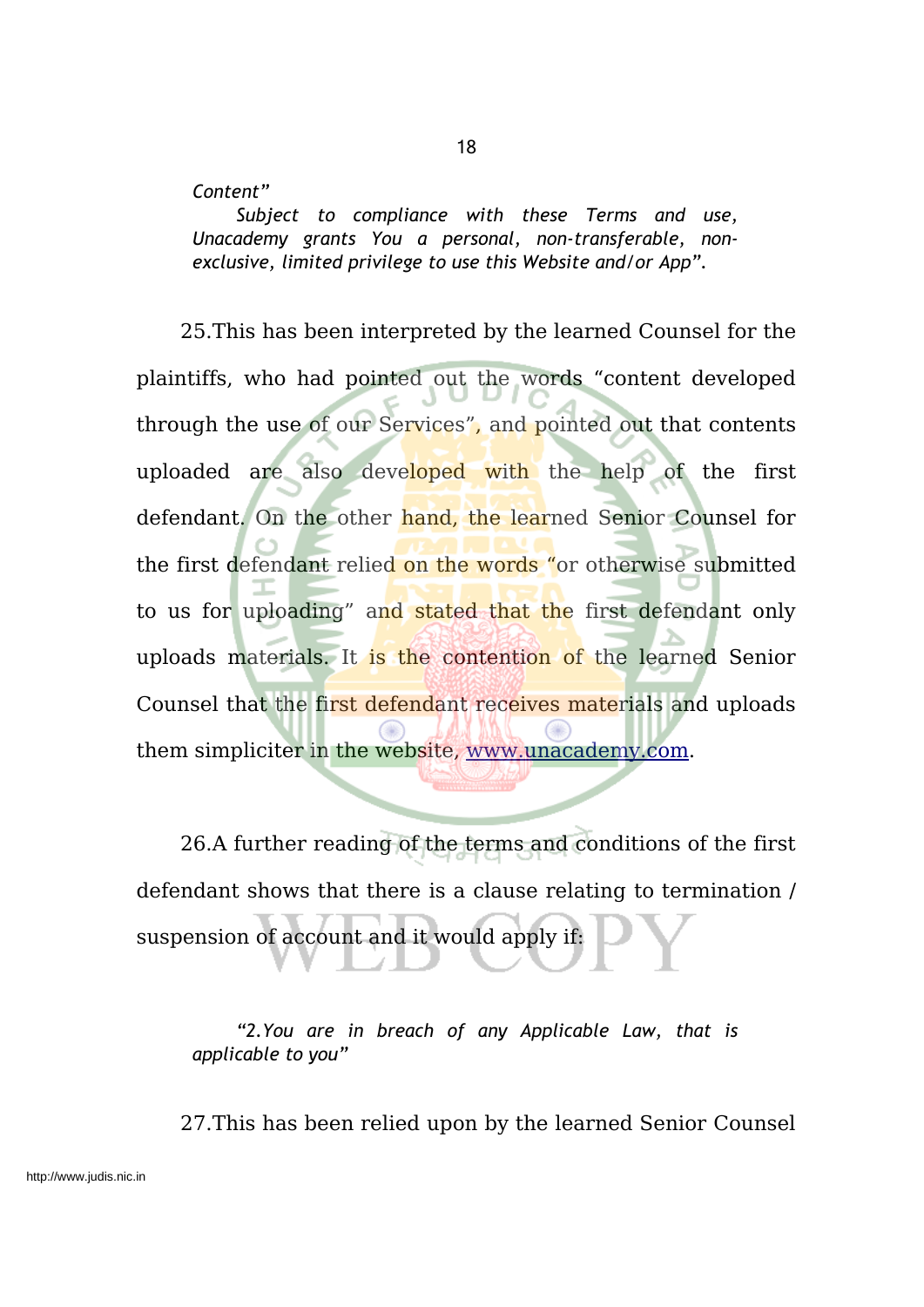for the first defendant, who claimed that when ever it is pointed out that the contents posted by the educators are in breach of any law including also the Copyrights Act, 1957, then, the account will be terminated / suspended. The learned Senior Counsel pointed out that a huge number of materials are being uploaded in the website of the first defendant and it would be very difficult for the first defendant to identity whether any material is actually in breach of any copyright and it was for the holder of the copyright to inform the first defendant about the such infringement. The learned Senior Counsel stated that on receiving such information, the first defendant would always terminate or suspend the account. As a matter of fact, even protests were raised by the plaintiffs over various others materials and they have always been responded positively by सतयमेव जयतै the first defendant.

28.Under the clause user obligations in the terms and conditions, the first defendant had provided as follows:

*"You are entitled to create User Content by using our Services/tools/software. You hereby agree that, before publishing Your User Content, You shall be required to submit a demo video to Unacademy.Unacademy reserves its right to approve or disapprove the said User, on the basis of such User's demo video. Only unacademy approved User(s), can submit User*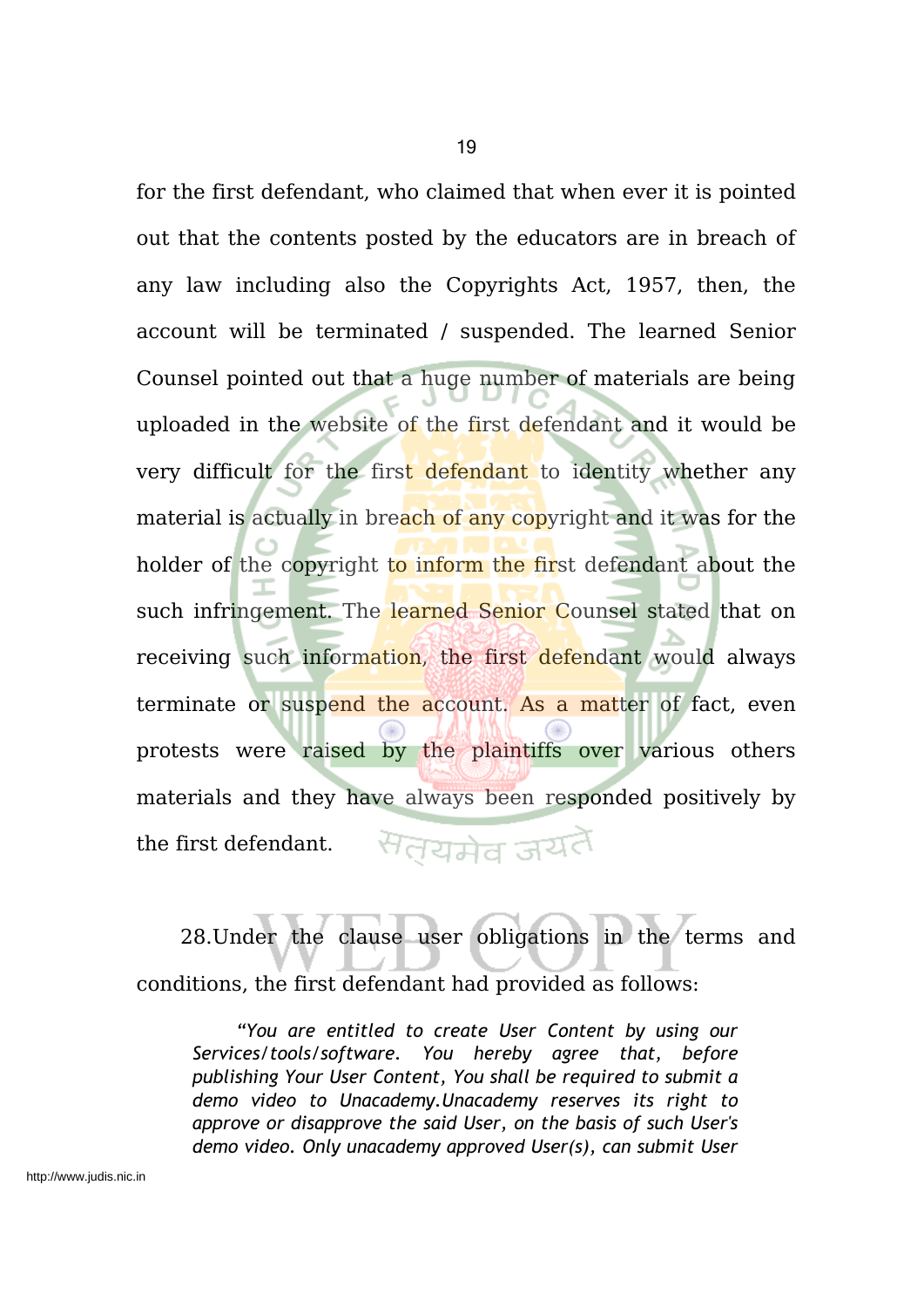*Content to Unacademy, by writing at teach@unacademy.com. The User is expressly prohibited from uploading any user content on our Website and/or App by itself/himself. Unacademy may as its sole discretion publish/upload Such User Content onto the Website and/or App. Further, Unacademy may in its sole discretion, choose to review certain portions of a User Content, from time to time. It is hereby clarified that Unacademy does not review, all the User Content uploaded/published on the Website and/or App and shall thereby not be held liable for the same. The User shall exercise their own discretion, while choosing to view/rely on User Content.*

*For the content created by You and approved and uploaded by Unacademy, You may be paid a fee/consideration with respect to Your content uploaded on the App and/or Website. The above mentioned payment shall be on the basis of such creteria, deemed fit by Us, and shall be intimated to You, by Us, prior to payment of such fee to You. It is hereby clarified that You shall not become entitled to any fee/consideration on the basis of upload of User Content, and such payment shall always remain at the sole discretion of Unacademy."*

29.The above clause reveals that contrary to the stand taken by the first defendant, they retain a right to disapprove a demo vide submitted for uploading and also pay a fee / consideration to the tutors. This clause runs contrary to the definition of the intermediary. The materials are not uploaded simpliciter. They are uploaded as per discretion of the first defendant. Moreover, the first defendant also pays consideration to the tutors, who upload their materials. This payment is also as per the discretion of the first defendant.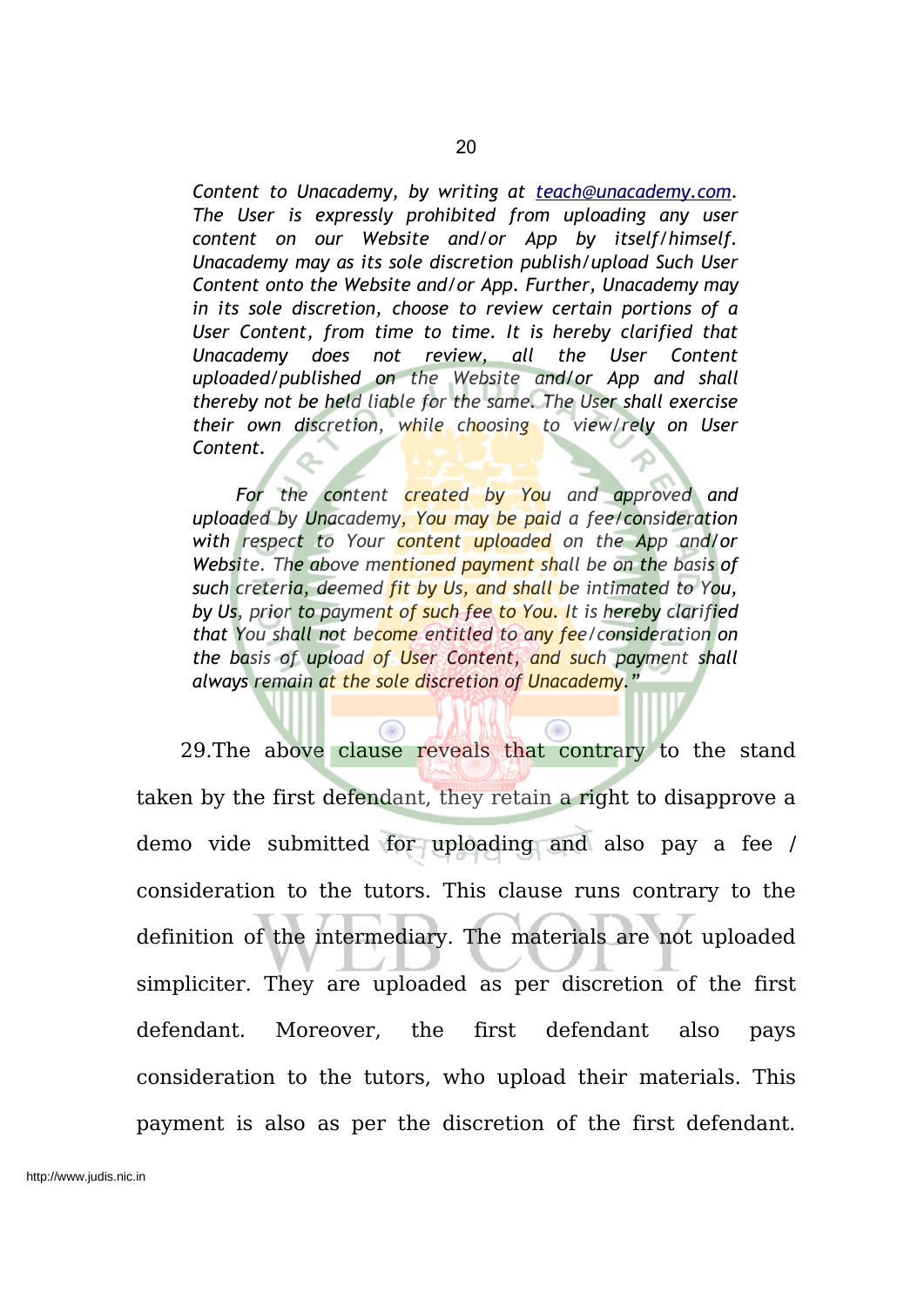Again this act of paying consideration draws the first defendant further away from the definition of the an intermediary.

30.It is true that there is a clause placing an obligation on the tutors to ensure that the materials they uploaded do not violate any copyright. The clause is as follow:

"You hereby undertake to ensure that such material is not offensive and in accordance with Applicable Laws. Further, You undertake not to:

4. Submit to upload files that contain software or other material protected by applicable intellectual property law unless You own or control the rights thereto or have received all necessary consents."

⊙

 $\circledcirc$ 

20

.....

ᅚ

31.But there is an exclusivity clause in the terms and conditions. The exclusivity clause is as follows:<br> $\overline{C}$ 

*"Once the User Content is submitted to us for being uploaded on our Website and/or App, the User is hereby expressly prohibited from uploading and/orusing such content on any other online or offline mode or any other parallel media channel, including but not limited to Youtube. If the User, in contravention of this, uploads and/or uses the same content elsewhere, Unacademy reserves the right to request the User to remove such content from such mode. In case where the User refuses to adhere to such request by Unacademy, Unacademy reserves the right to exercise the IPR assigned to it hereunder.*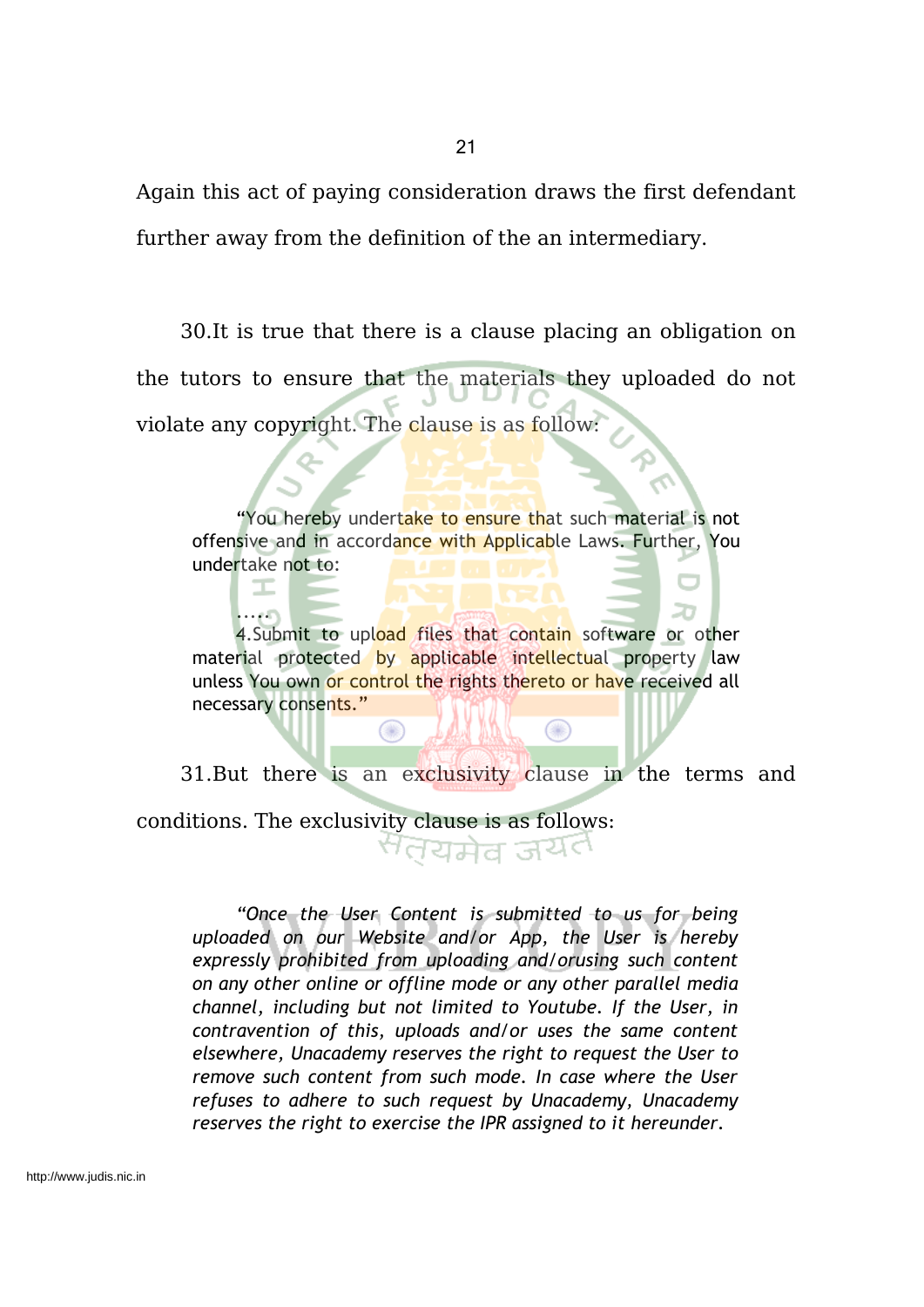*The user may however, upload such content elsewhere only subject to prior written consent of Unacademy."*

32.Again it is seen that this clause would not categorise the first defendant as an intermediary. There is yet another clause relating to intellectual property rights and it had been provided as follows:

*"Unacademy owns all IPR to and into the trademark "UNACADEMY", and the Website and/or App, including, without limitation, compilation of all content, software, any and all rights, title and interest in and to copyright, related rights, patents, utility models, designs, know-how, trade secrets and inventions (patent pending), goodwill, images, audio clips, digital downloads, data compilation, and software, source code, meta tags, databases, text, content, graphics, icons, logos and hyperlinks.*

*Unacademy expressly reserves all IPR in all text, programs, products, processes, technology, content, software and other materials, which appear on this Website and/or App. The compilation (meaning the collection, arrangement and assembly) of the content on the Website and/or App is the exclusive property of Unacademy."*

**EB COPY**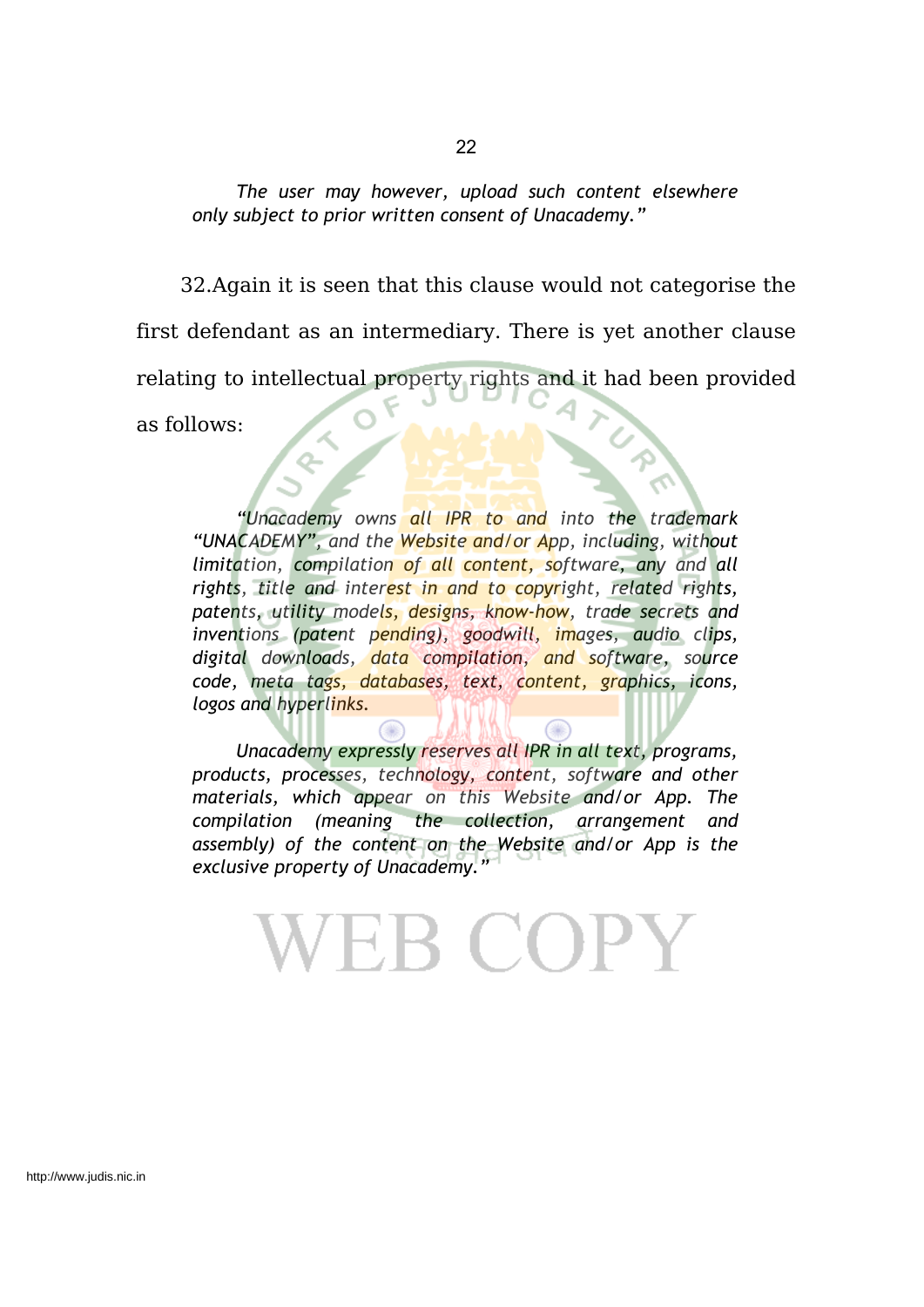33.This exclusivity clause draws the first defendant further and further away from the definition of an intermediary as defined under Section 2(1)(w) of the Information Technology Act, 2000.

23

34.It has been further provided as follows:

*"All names, logos and images on Unacademy constitute trademarks and/or copyrights of Unacademy or the respective content owners. Content shall not be reproduced in any form. Any production or editing by any means mechanical or electronic without the explicit written writtent permission of the respective author/owner of the content and Unacademy is expressly prohibited. You acknowledge and agree that the content, software, materials and other components (including but not limited to our logos, graphics, videos, music, button icons, and page headers) available on the Website and/or App are the property of Unacademy and/or its affiliates, subsidiaries, or licensors and are protected by copyrights, trademarks, service marks, or other proprietary rights and laws. You agree not to sell, licence, rent modify, distribute, copy, reproduce, transmit, publicly display, publicly perform, publish, adapt, edit, or create derivative works from content or materials on the Website and/or App. Use of the content and materials for any purpose not expressly permitted in these Terms of Use, is prohibited. We are not liable for any infringement of copyrights, trademarks, or other proprietary or IPR arising out of content posted on or transmitted through the Website and/or App, or items advertised on the Website and/or App, by our other users. Further, You agree not to download any material/content/User Content (including the User Content submitted by You) from the Website and/or App."*

35.With respect to the IPR in user content, it had been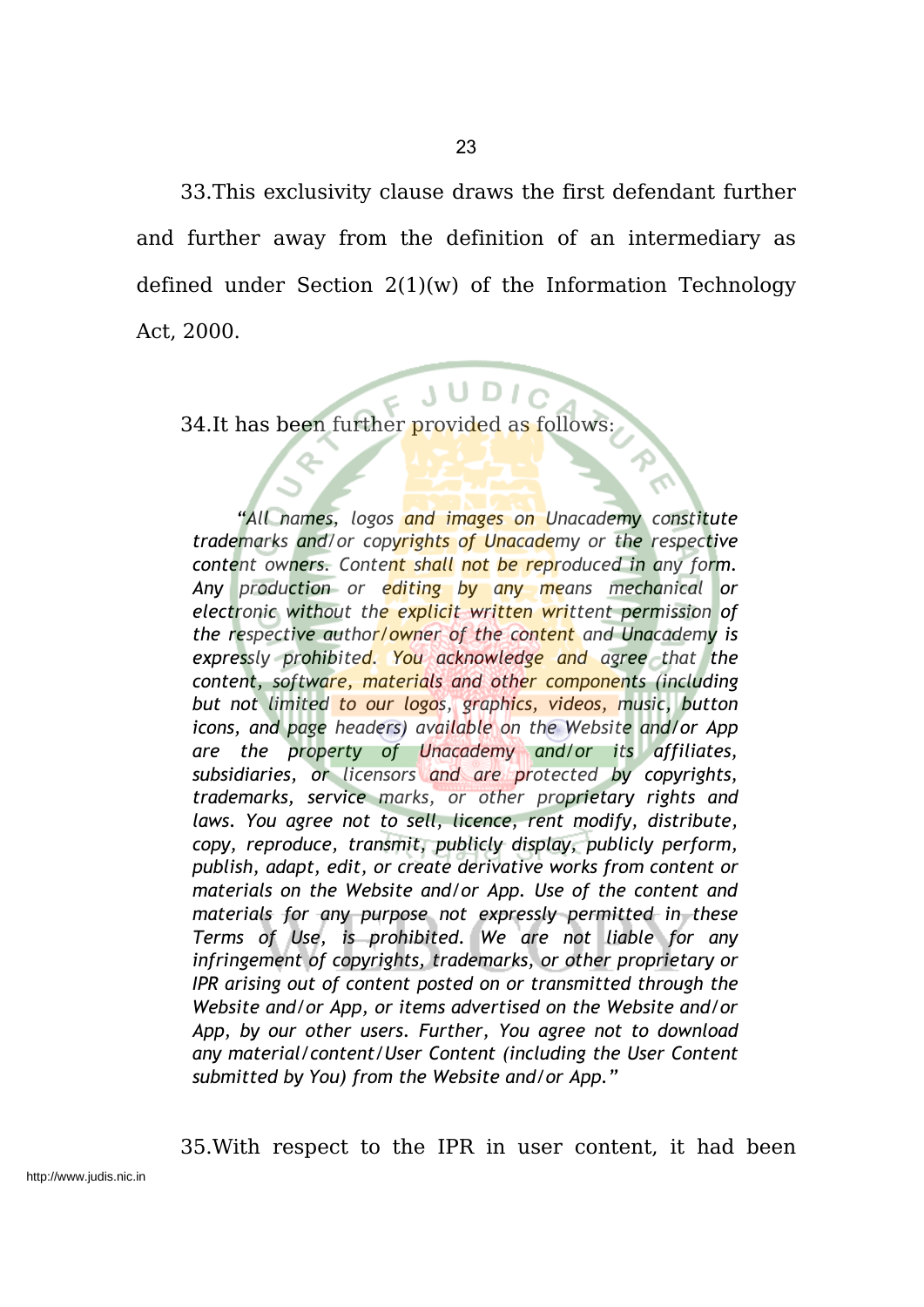provided as follows:

*"IPR in User Content*

*You hereby understand and agree that any user Content created using the Services on our Website and/or App, shall be uploaded on our Website and/or App by the mechanism stated hereunder. Unacademy shall, in its sole discretion, upload the User Content, which is submitted to us by You."*

36.From the above terms, it is clear that the first defendant, who controls the materials, which are uploaded is the authority to examine the materials. they had a further discretion to reject the materials, which are forwarded. They also pay the educators for providing such materials and they retain copyright over such materials. When such materials violate or infringe the copyright hold by the plaintiffs, then certainly, it is only reasonable that the plaintiffs entitlement for an order of interim injunction.

37.However, it would have to be examined whether Section 79 of the Information Technology Act, 2000, would give protection to the first defendant. The learned Senior Counsel for the first defendant contended that the first defendant only provides access to platform to upload materials. They observe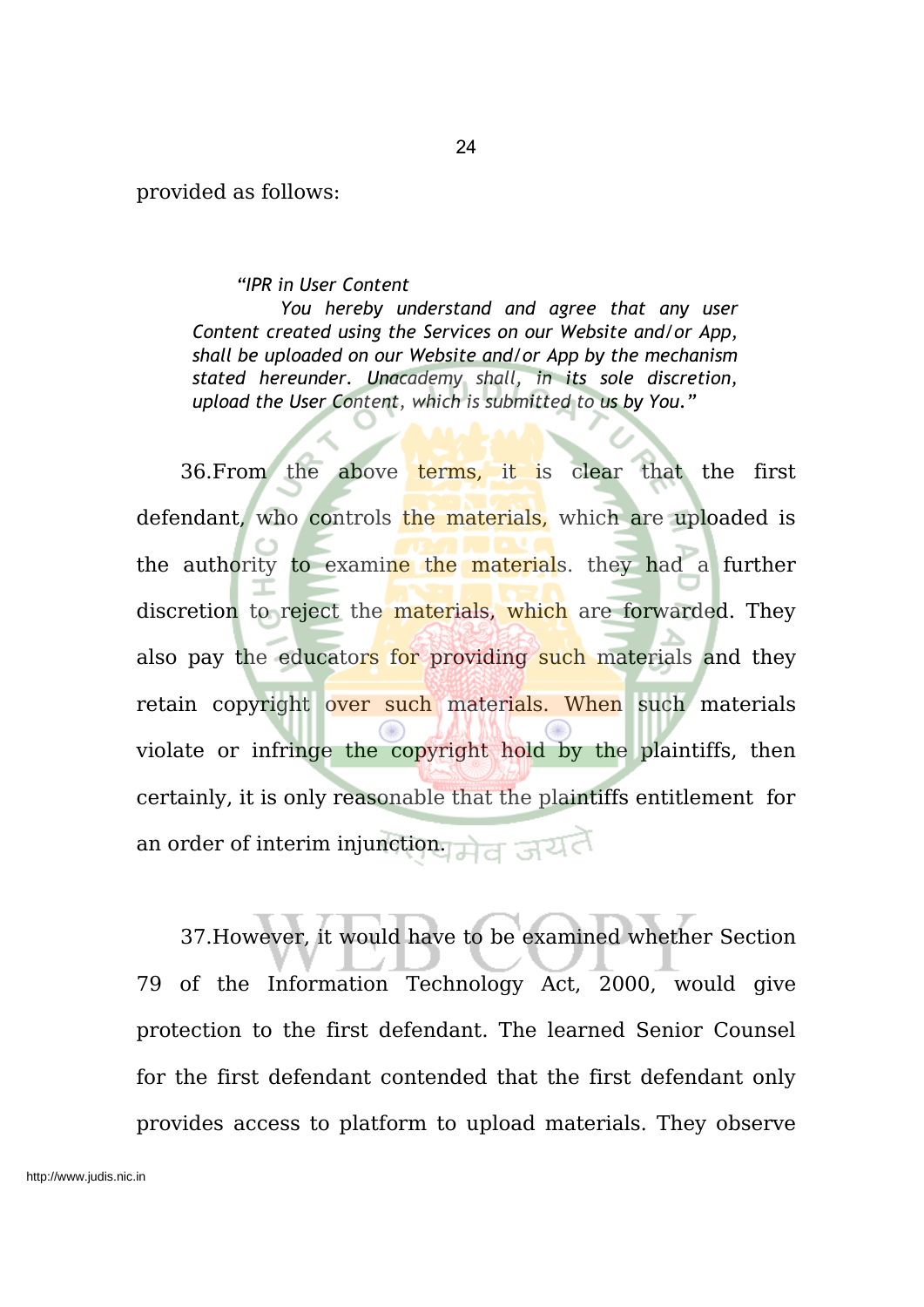due diligence. The learned Senior Counsel also pointed out that the provision under Section 52(1)(i) of the Copyrights Act, 1957, and claimed that there can be no copyright over materials relating to education. However, the learned Counsel for the plaintiffs countered this on fact stating that having received consideration for such content, the contents moved away from being exempted under Section  $52(1)(i)$  of the Copyrights Act, 1957.

38.The learned Counsel for the 14<sup>th</sup> defendant also contended that the materials provided for being uploaded by the first defendant had been exclusively designed and formulated by the 14<sup>th</sup> defendant and stated that there has been no violation of the contents of the plaintiffs.

# सतयमेव जयतै

39.I have carefully considered the rival arguments. The first defendant relied on a judgment of a Honourable Division Bench of the Delhi High Court, reported in **MIPR 2017 (1) 0039**, in the case of **Chancellor, Masters & Scholars of the University of Oxford and others vs Rameshwari Photocopy Services and another,** wherein, a learned Single of the Delhi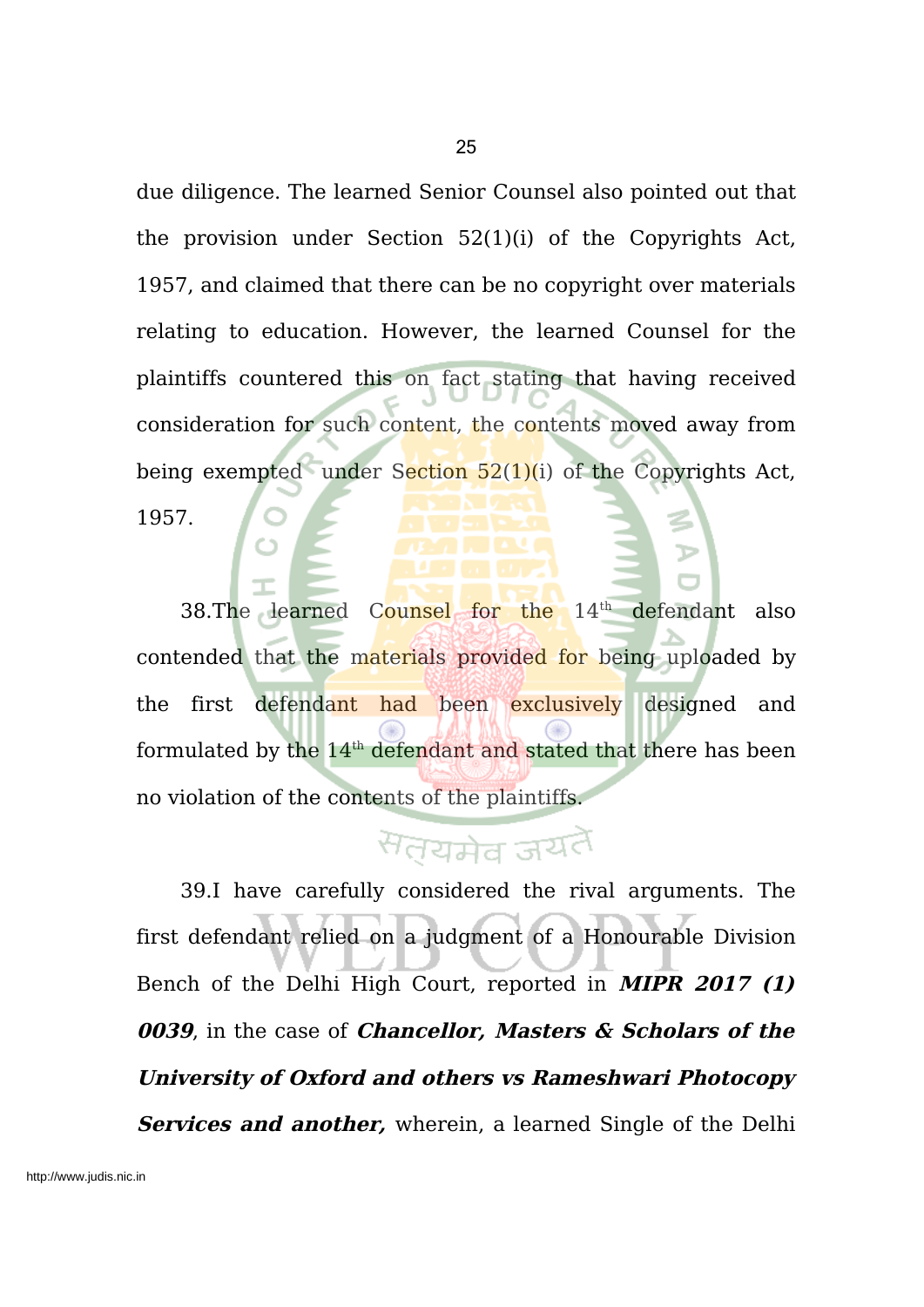High Court had examined the issue of copyrights with respect to the books publication by Oxford University Press, the Cambridge University Press and the Taylor & Francis Group, particular portion from the text books were taken photocopies and bound as a separate book for reference of the students. The learned Senior Counsel for the first defendant drew a parallel with the facts in this case, where the first defendant propagates education by uploading videos online course prepared by the defendants 2 to 14. The learned Senior Counsel held that in that case in Delhi, where, the book publishers sought an order of injunction, Section  $52(1)(i)$  of the Copyrights Act, was examined and following observations were made with respect to the imparting education:

*"There is no reason to interpret Section 52(1)(i) as providing for an individual teacher and an individual pupil and which, neither at the time of inclusion thereof in the statute nor now exists in the society… .Merely because imparting of education by teachers today is as part of an institution as the defendant no.2 University and it is the defendant no.2 University which on behalf of its teachers is reproducing any copyrighted work by making photocopies thereof, would not mean that Section 52(1)(i) would not be applicable."*

40.The facts in the present case are totally different. The first defendant retails a discretion to uploade, edit and reject the materials. They also pay consideration. They are engaged in http://www.judis.nic.in commercial activity with profit being the motivating factors. It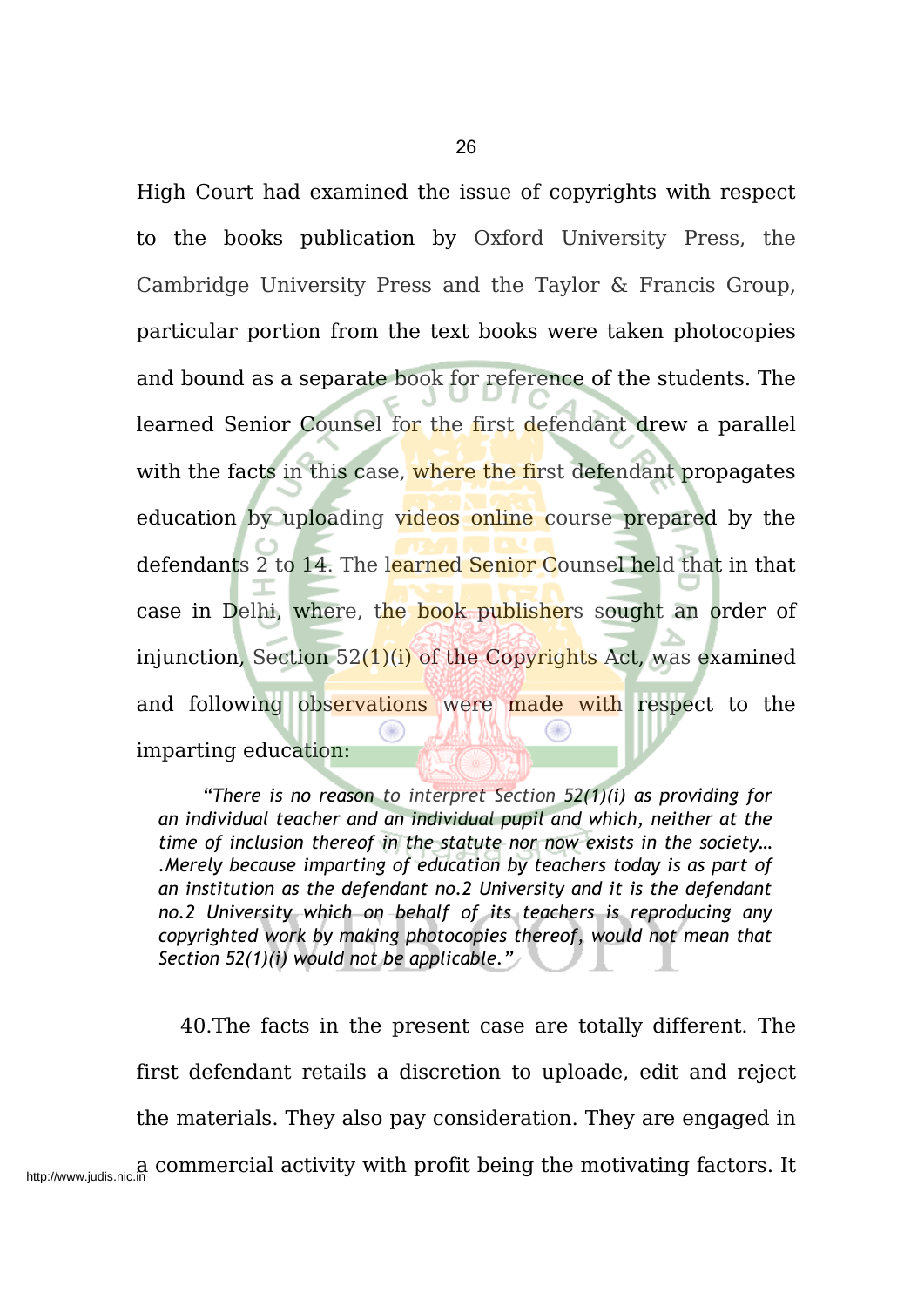was pointed in the said judgment that the word publication was used in Section 52(1)(b) of the Copyrights Act, 1957, and the word reproduction was used in Section 52(1)(i) of the Copyrights Act, 1957.

41.The learned Senior Counsel for the first defendant also heavily relied on a judgment report in **2016 SCC Online Del 6382**, in the case of **Myspace Inc. vs. Super Cassettes Industries** Limited, wherein, the provisions under Sections 79 and 81 of the Information Technology Act, 2000 had been discussed in detail. In that case, granting of interim injunction in favour of the plaintiff was challenged by the defendant, M/s.Myspace. The plaintiff therein was involved in the business of recording audio and video cassettes. They own and control copyright in more than 1 lakh songs in various languages. They grant licences to a user base, which include restaurants, TV and radio station, public performers, etc. They regularise and protect the use of their intellectual property. The defendants, who were the appellant before the Honourable Division Bench, M/s.Myspace was another cassette service provider and they claimed to be an internet intermediary. They operated a social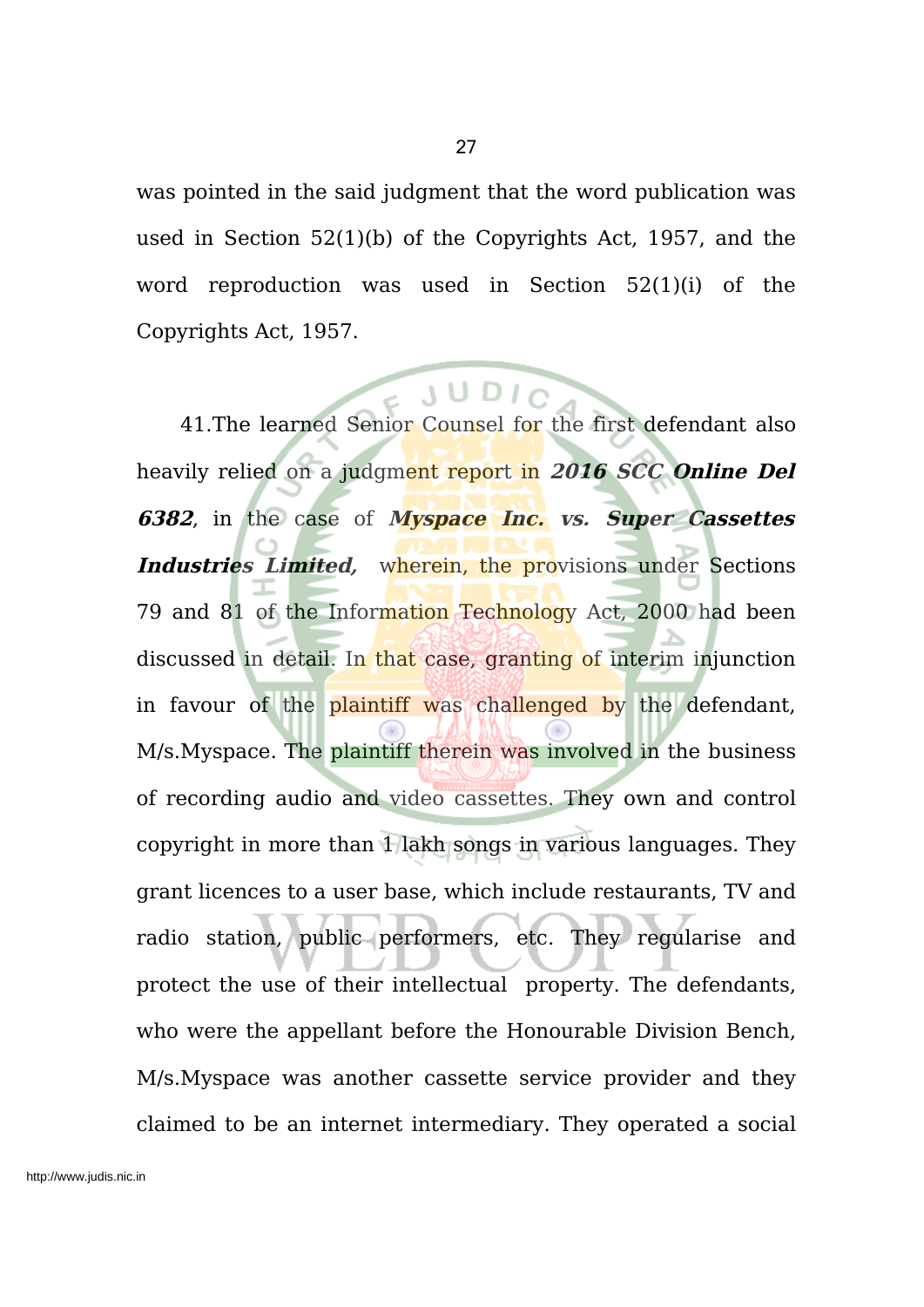network providing entertainment video in www.myspace.com. They uploaded music works, entertainment videos and cinematography works without paying any fee. These can be accessed by users without paying any fee. They provided a free of cost platform to the users. This judgment was strongly relied on by the learned Senior Counsel for the first defendant. In the said judgment, the Honourable Division Bench observed that M/s. Myspace uploads contents through website created by them. There are potentially 1000 of subscribers / viewers. If a song or video attains popularity, the number of hits would increase. The Honourable Division Bench had examined Section 51(A)(II) of the Copyrights Act, 1959 and held as follows:

"37. The question of deemed or constructive notice, in the opinion of the court, cannot be on the basis of any generalization, without inquiry into circumstances: it is <sup>a</sup> fact FAO(OS) 540/2011 Page 29 dependent exercise. For instance, in the context of even a "deemed" notice about existence of encumbrance by way of statutory charge, under Section 3 of the Transfer of Property Act, the Supreme Court held that -There is no principle of law imputing, to all intending purchasers of property in municipal areas where municipal taxes are <sup>a</sup> charge on the property, constructive knowledge of the existence of such municipal taxes and of the reasonable possibility of those taxes being in arrears. It is <sup>a</sup> question of fact or <sup>a</sup> mixed question of fact and law depending on the facts and circumstances of the case.?(Cf. Ahmedabad Municipal Corporation <sup>v</sup> Haji Abdulgafur Haji HussenbhaiAIR 1971 SC 1201). Likewise, it was emphasized in <sup>a</sup> later decision that -A person is said to have notice" of <sup>a</sup> fact when he actually knows that fact, or when, but for willful abstention from an inquiry or search which he ought to have made, or gross negligence, he would have known it.?

Œ

 $\bigcirc$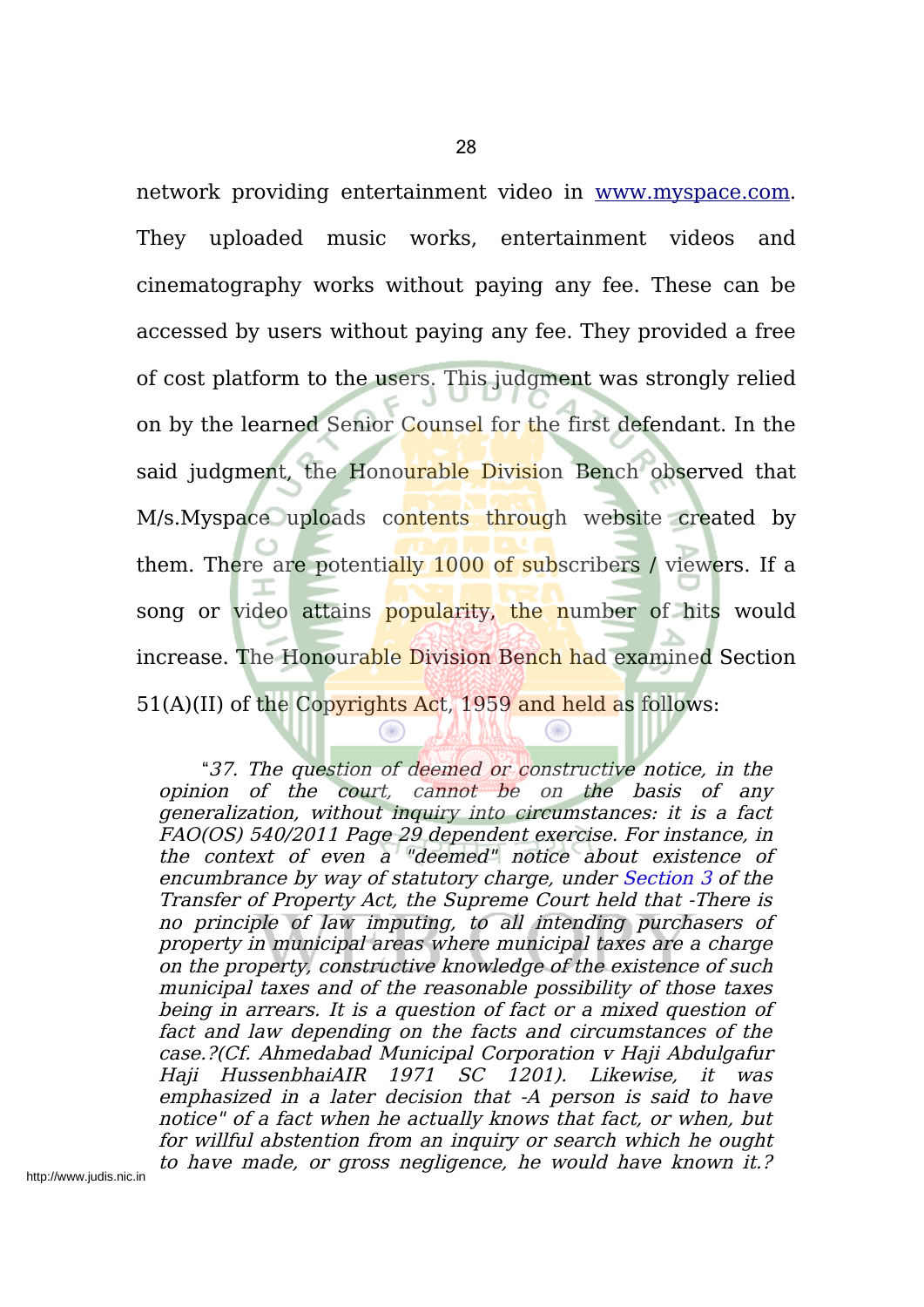(R.K. Mohammed Ubaidullah <sup>v</sup> Hajee C. Abdul Wahab2000 (6) SCC

402). Knowledge is to be therefore placed in pragmatically in the context of someone's awareness (i.e <sup>a</sup> human agency); <sup>a</sup> modification on the technical side by use of software wouldper se not constitute knowledge. Nevertheless, if the software requires some kind of approval or authorization from <sup>a</sup> person or authority as opposed to <sup>a</sup> computer system then knowledge can be attributed. This however has to be seen at the stage of trial and is beyond the purview of this appeal.

38. In this case, SCIL claims to have sent MySpace several notices describing the infringing works. Despite this MySpace did not take down the content. MySpace counters that SCIL had supplied to it more than  $100,000$  songs and works in which it held copyright. MySpace performed a scan and found that several of these works listed SCIL"s notice, were uploaded by distributors or performers. This presented two impossibilities, one that the list provided by SCIL did not point to specific works nor did it provide the location where the works were accessible; the list was vague and general and listed every work that SCIL produced without showing whether it was available on the appellant''s site and importantly, that it completely ignored the "fair use" aspect. In the peculiar circumstances, this court agrees with MySpace"s contentions. SCIL is under a duty to specify the works in which it owns copyright. Merely giving the names of all content owned by it without correspondingly stating those, which MySpace is prima facie FAO(OS) 540/2011 Page 30 infringing, is contrary to the established principles of copyright law. It is only when <sup>a</sup> specific work is mentioned can it be said that MySpace possesses knowledge of <sup>a</sup> work being infringed on its website. Providing long lists of all works, tasking MySpace with identifying and removing infringing content is not enough. It is only when MySpace has specific or actual knowledge or when it has reasonable belief, based on information supplied by SCIL and if despite such knowledge or reasonable belief it fails to act can it be held liable for infringement. It would be crucial here to highlight <sup>a</sup> grey area, with respect to knowledge, e.g when a genuine licensee uploads works of SCIL. In the absence of <sup>a</sup> notice containing specific works there is possibility whereby MySpace makes <sup>a</sup> general search to identify the plaintiff"s copyrighted work, it may come across works uploaded by authorized distributors/ promoters. The general notice would constrain it to blindly remove the content, which can lead to disputes. In some other instances, <sup>a</sup> licensed performer may upload <sup>a</sup> video which is <sup>a</sup> combination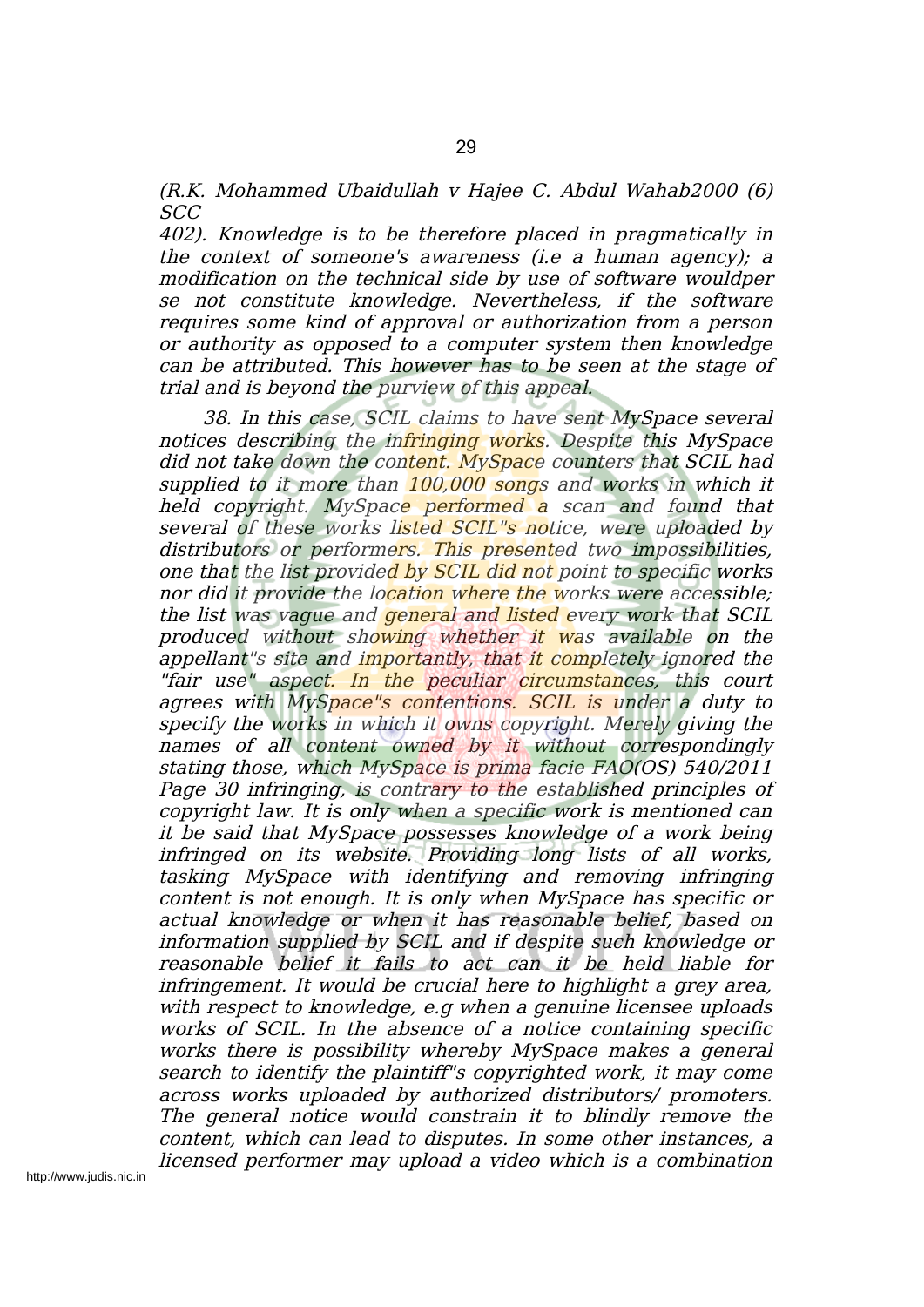of two songs or <sup>a</sup> remix- where rights in one half originally vest with SCIL and the owner of the second could be some person other than SCIL, makes it impossible for MySpace to discern the nature of rights and whom it finally vests with. There could be still other cases, where <sup>a</sup> copyrighted work may be adapted in the form of another creation, based on the original. 6 In such cases, requiring removal would result in prejudice and injury. 7In the absence of specific titles and locations it would be impossible for MySpace to identify and remove such content. In such cases it becomes even more important for a plaintiff such MySpace to provide <sup>a</sup> specific titles, because while an intermediary may remove the content fearing liability and damages, an authorized individual"s license and right to fair use will suffer or stand negated. In other words, an indiscriminate and blind acceptance of SCIL's entire list to run a general filter and "take down" all content would result in grave damage and result in likely multifarious disputes: with up-loaders, many of whom are original creators in their own right and might have used a miniscule quantum of the copyrighted content in "adaptation" is defined as "(iv) in relation to a musical work, any arrangement or transcription of the work" in the Copyright Act.

For an Indian Classical Carnatic instrumental version of Adele"s album -Hello?has beenposted by one Mahesh Raghvan on YouTube (https://www.youtube.com/watch?v=wPTgMrOQ7fkaccessed on 20 December 2016). The video was viewed over 1.1 times. The title of the song is Hello, identical to the original title. Yet, it is <sup>a</sup> complete adaptation as the work is in <sup>a</sup> new format.

FAO(OS) 540/2011 Page 31 their larger original creation; with distributors, who might hold genuine licenses and with others who create versions, remixes or original titles which may have little content; still there may be other content uploaders whose material only superficially resembles with the titles owned by SCIL, because of the lyrics or titles but is otherwise genuine creation with its independent copyright. The remedy proposed by SCIL and accepted by the single judge in such cases results in snuffing out creativity. This court holds that in the context of the prima facie conclusion that there was no direct infringement by MySpace, the finding by the single judge of constructive knowledge and "secondary" infringement, is incongruous and not tenable. For the foregoing reasons, this court concludes that prima facie there was no knowledge on the part of MySpace,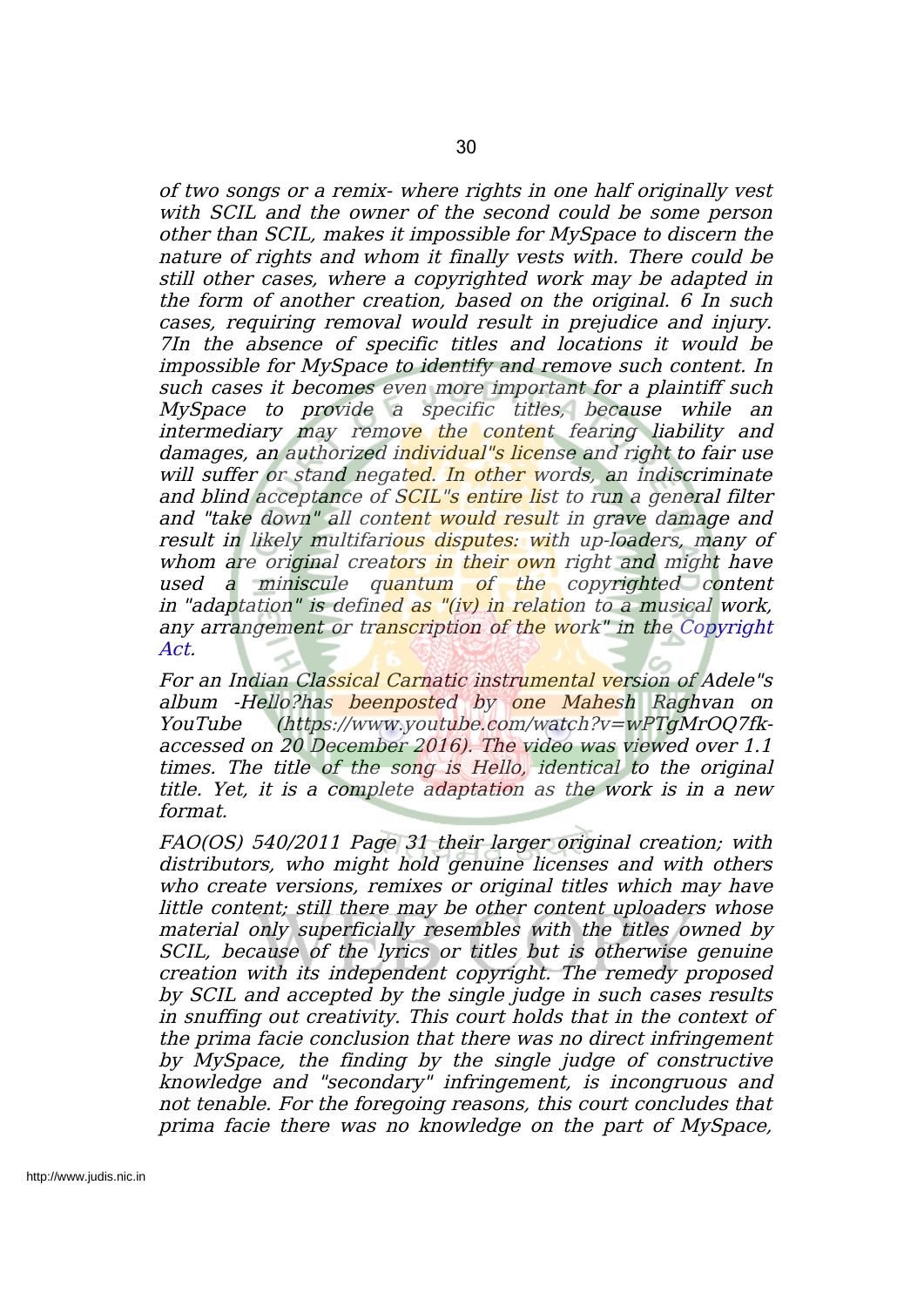with respect to allegations of infringement of the plaintiff-SCIL"s works.

42.The learned Senior Counsel had also relied on the observation in paragraph 40, which was as follows:

"40. In the USA, DMCA was signed into law in 1998 to give effect to the 1996 Internet treaties and it created a system imposing limitations on the liabilities of internet service providers when found engaging in certain types of activities. These activities carried the immunity known as "safe harbor". Such safe harbor provisions apply as long as (i) the intermediary establishes, publicizes and implements a "Notice and Take Down" regime for removing content once a copyright owner sends a notice to the intermediary; (ii) there exists a system for identifying repeat offenders and removing them from the system and

(iii) to make provisions for technical protection measures. Similarly in the European Union including United Kingdom, Internet Service Providers are given immunity under the European Copyright Directives (ECD). Here the range of enterprises covered under "ISP" is much larger and includes not just traditional service providers but also include hosting services, e-commerce merchants, social networking sites, cloud computing services, mobile hosts etc. Under the ECD, to maintain immunity, the ISP must not initiate the transmission, select the receiver of the transmission or modify the information contained in the transmission; similarly the intermediary is not liable for cached material as long as the above factors are complied with. Immunity is also subject to the ISP taking down cached content once it receives actual knowledge that the original source of the information has been removed or access to it disabled, or removal or blocking of access has been ordered by <sup>a</sup> competent court or authority. A hosting defence is also available to service providers which limits liability which may accrue on providing information storage services as long as the service provider does not have actual knowledge of unlawful activity or that upon receiving such knowledge fails to act expeditiously to remove or disable access to such information. Around the globe, similar regimes are prevalent especially in China and Korea."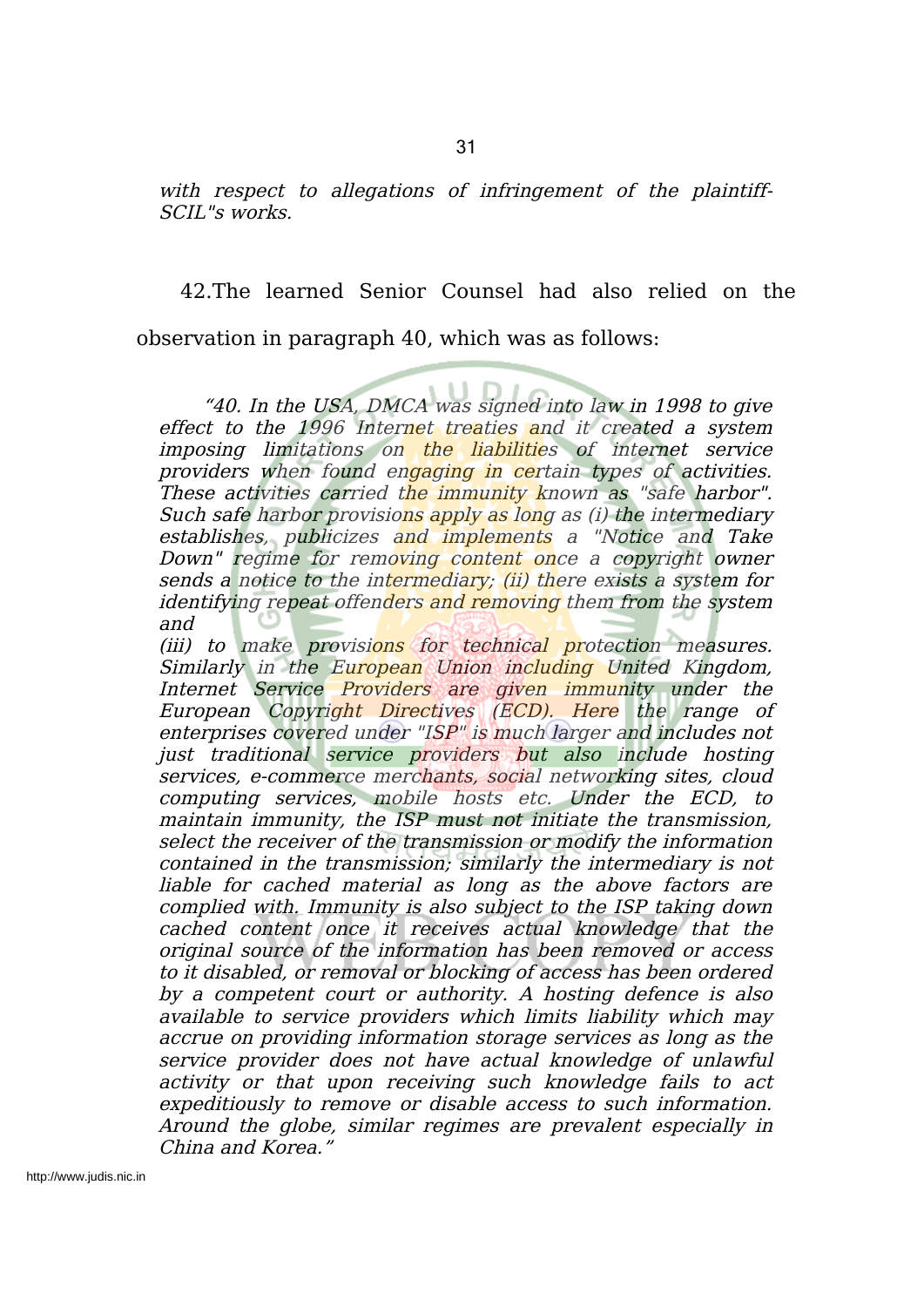43.The learned Senior Counsel pointed out that similarly in the present case also, it would be highly impossible for the first defendant to detect whether materials uploaded infringes the copyright of any holder.

44.With much respect to the learned Counsel for the first defendant, there are distinguishing facts in the present case. In the circumstances of instant case, the second plaintiff is the author and creator of the education materials. Documents had been filed along with the plaint to show that he is the author. Moreover, documents had been filed along with the plaint to show that his materials have been directly infringed by the materials uploaded by the first defendant. The Honourable Division Bench of the Delhi High Court had held that the defendant can only upload a song as it is. They had no occasion to edit any song or cut out any song.

45.On the other hand, the first defendant herein retains the exclusive privilege to examine the contents retain the discretion to deny uploading any material forwarded and also very importantly pays consideration for such a material. There are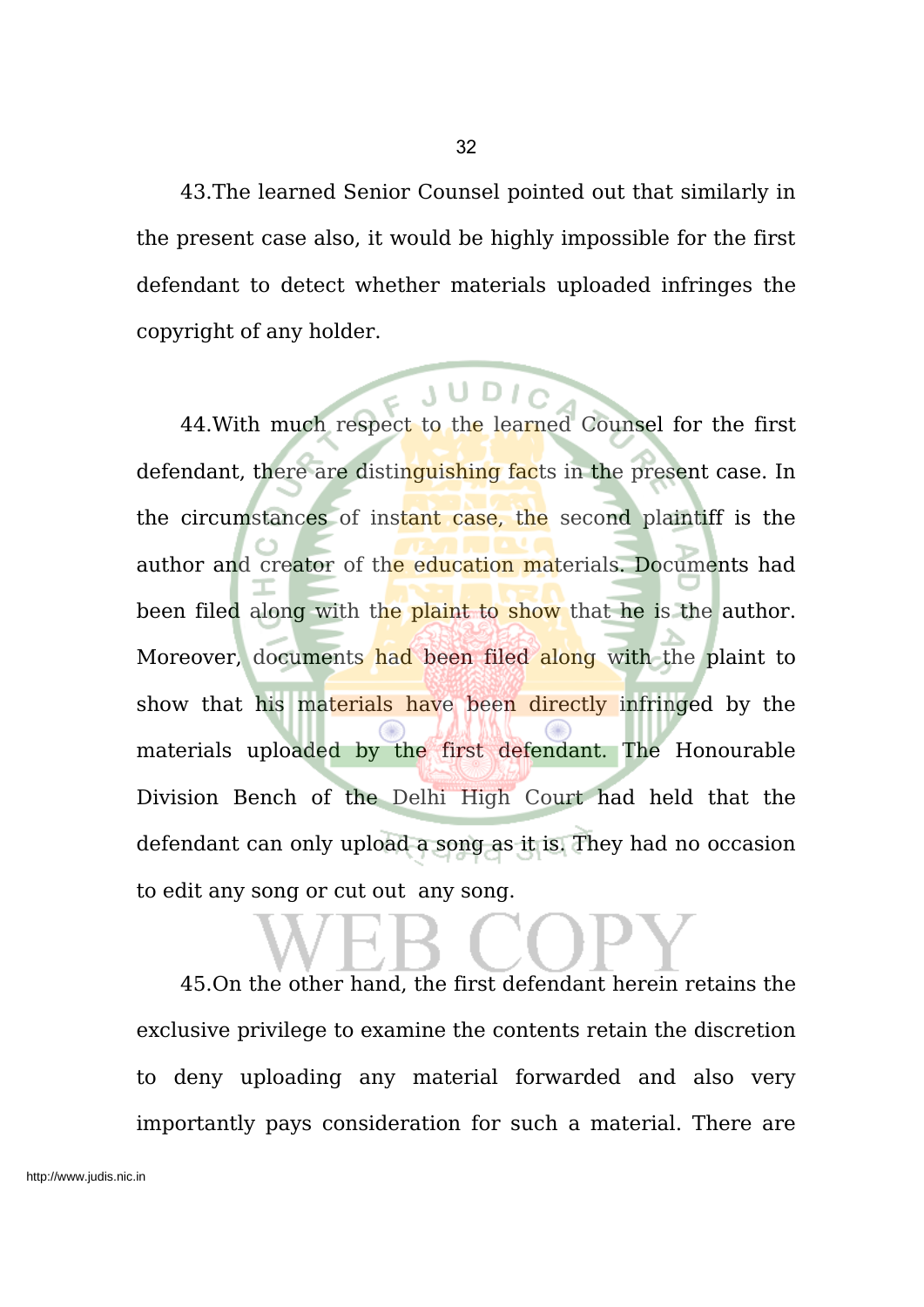significant distinguishing factors, which distinguishes the instant case from the case relied on by the first defendant and referred to above. Here, the contents are in literary form. The first defendant could very well easily examine whether the contents violate the copyrights of the plaintiffs or of any other similarly placed copyright holder. They placed this obligation on the educators to see that the contents also not violate of any copyrights infringement. A similar obligation is placed on them, particularly, when the contents which they upload, violate the copyright of any other person.

46. Section  $52(1)(i)$  of the Copyrights Act, 1957 cannot be pressed into service since the first defendant uploads materials for consideration. Once consideration is paid for uploading materials, then it becomes a business venture and a responsibility is imposed on the defendants to ensure that they do not infringe the copyright of any another person. The defendants cannot enjoy the fruits of infringed materials prepared by the plaintiffs. The originality of the plaintiff will have to be protected. Screen shots have also been filed along with plaint to establish infringement. At the interlocutory stage,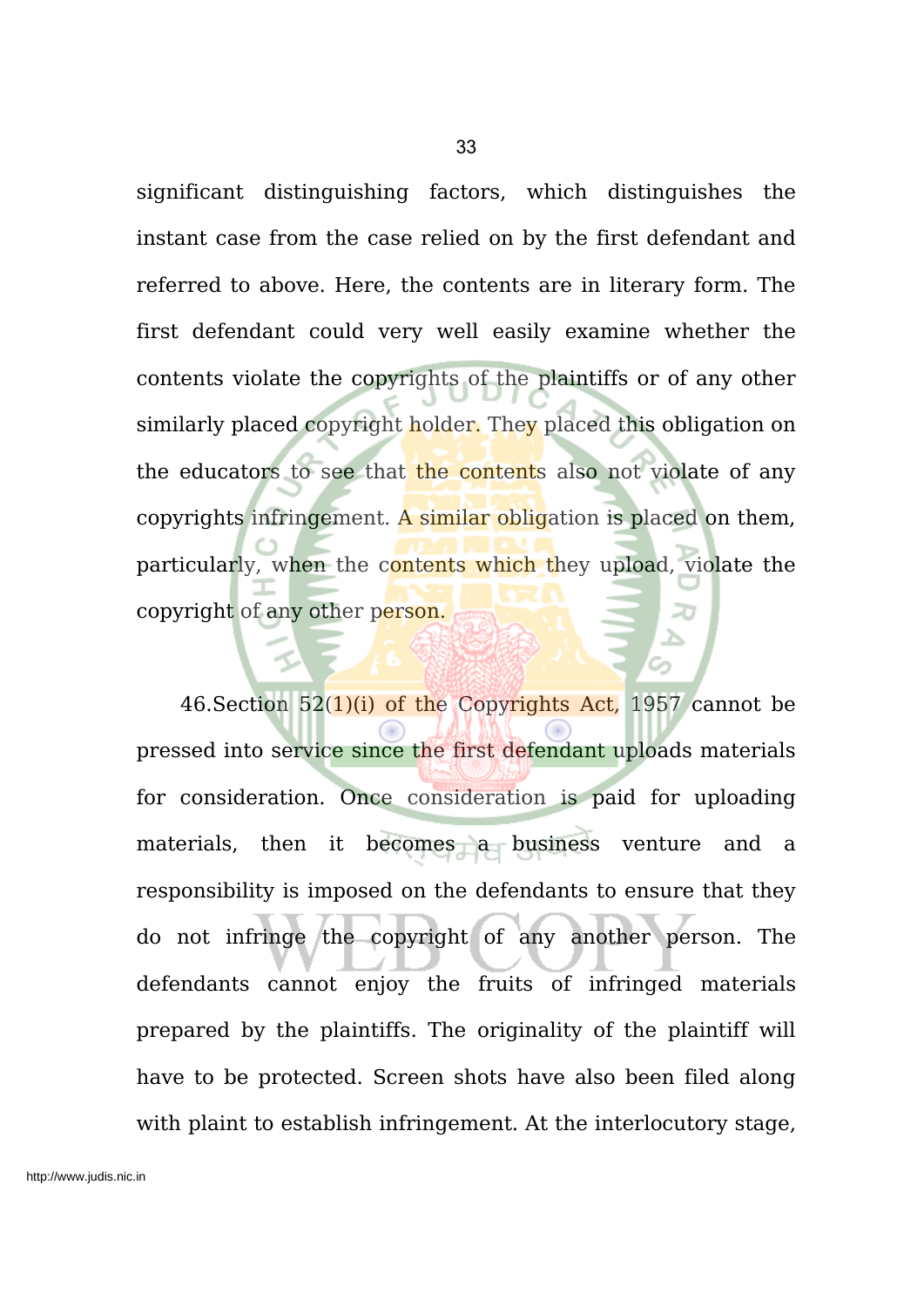a prima facie case also is determined.

47.As a matter of fact, documents have also been filed along with the plaint, wherein the first defendant has admitted that the materials uploaded are exactly similar to that of the plaintiff. The plaintiff as the author of the materials has a right to be protected. I hold that there was no infirmity in the order granting interim injunction in favour of the plaintiffs. As a matter of fact, when the **interim order** was granted, the learned Counsel for the first defendant had also appeared as caveator. But, still the learned Single Judge, on 17.05.2018, thought it fit to grant interim order. The materials produced along with the plaint established that the materials of the defendants had been directly copied from the materials uploaded by the first plaintiff. This had been done in spite of the fact that the first defendant claims that they have a right to examine and reject the materials. The first defendant cannot plead ignorance, innocence and seek indulgence from this Court.

48. Insofar as the applications filed by the  $14<sup>th</sup>$  defendant

34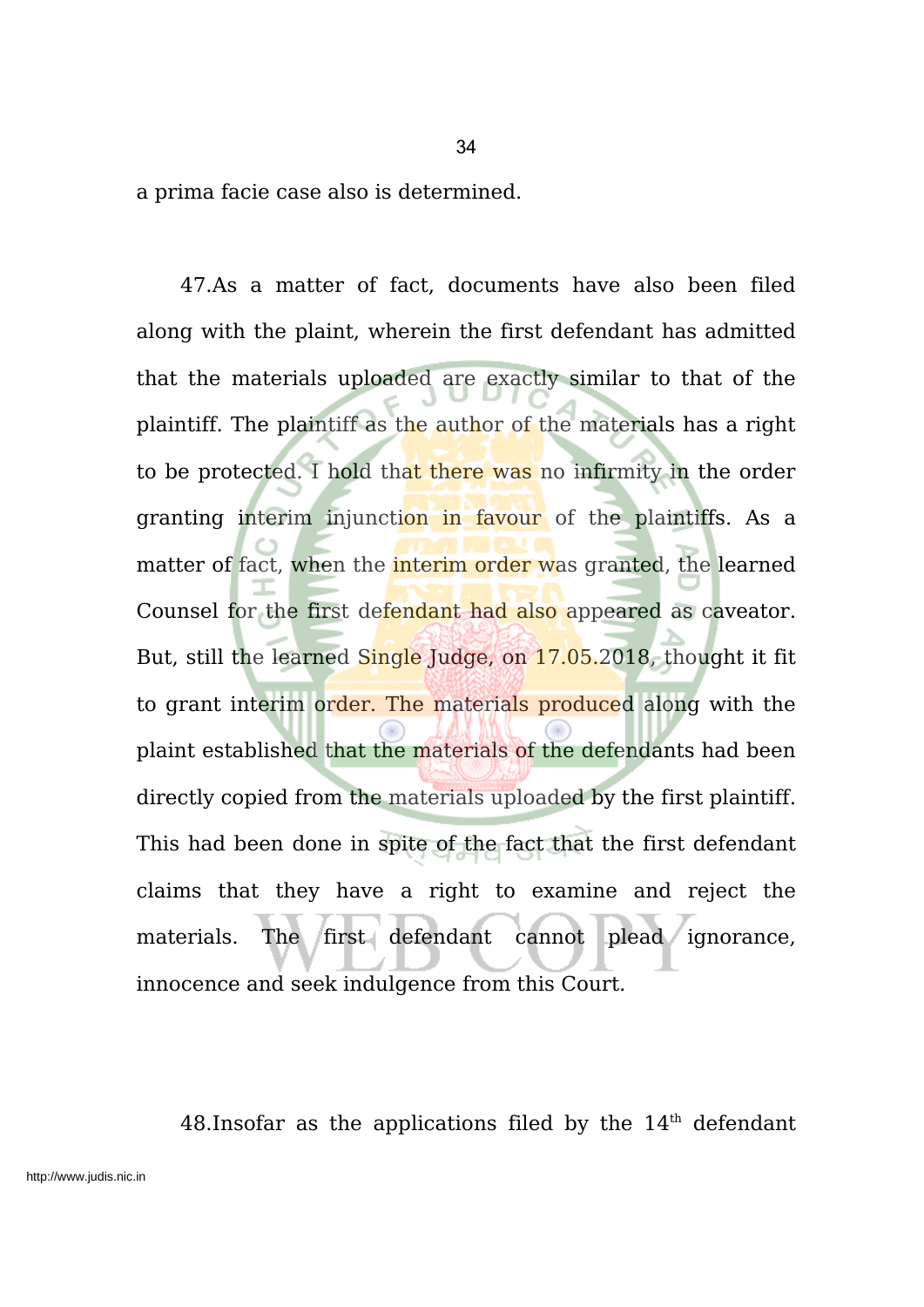are concerned, the materials uploaded by the  $14^{\text{th}}$  defendant, if found to have infringed the copyright of the plaintiff, then they will also have to suffer the same plight. There is an existing contract between the first defendant and the  $14^{\text{th}}$  defendant and it is for them to protect their rights and products. I hold that no reason to interfere with the order of interim injunction already granted on 17.05.20018.

49.In the result, for the reasons stated above, O.A.No.502/2018 is allowed. No Costs. A.No.4609 of 2018 and 4999 of 2018 are dismissed. No costs.

◉

13.08.2018

cmr

Note to office: Issue on 16.08.2018

Œ

smv